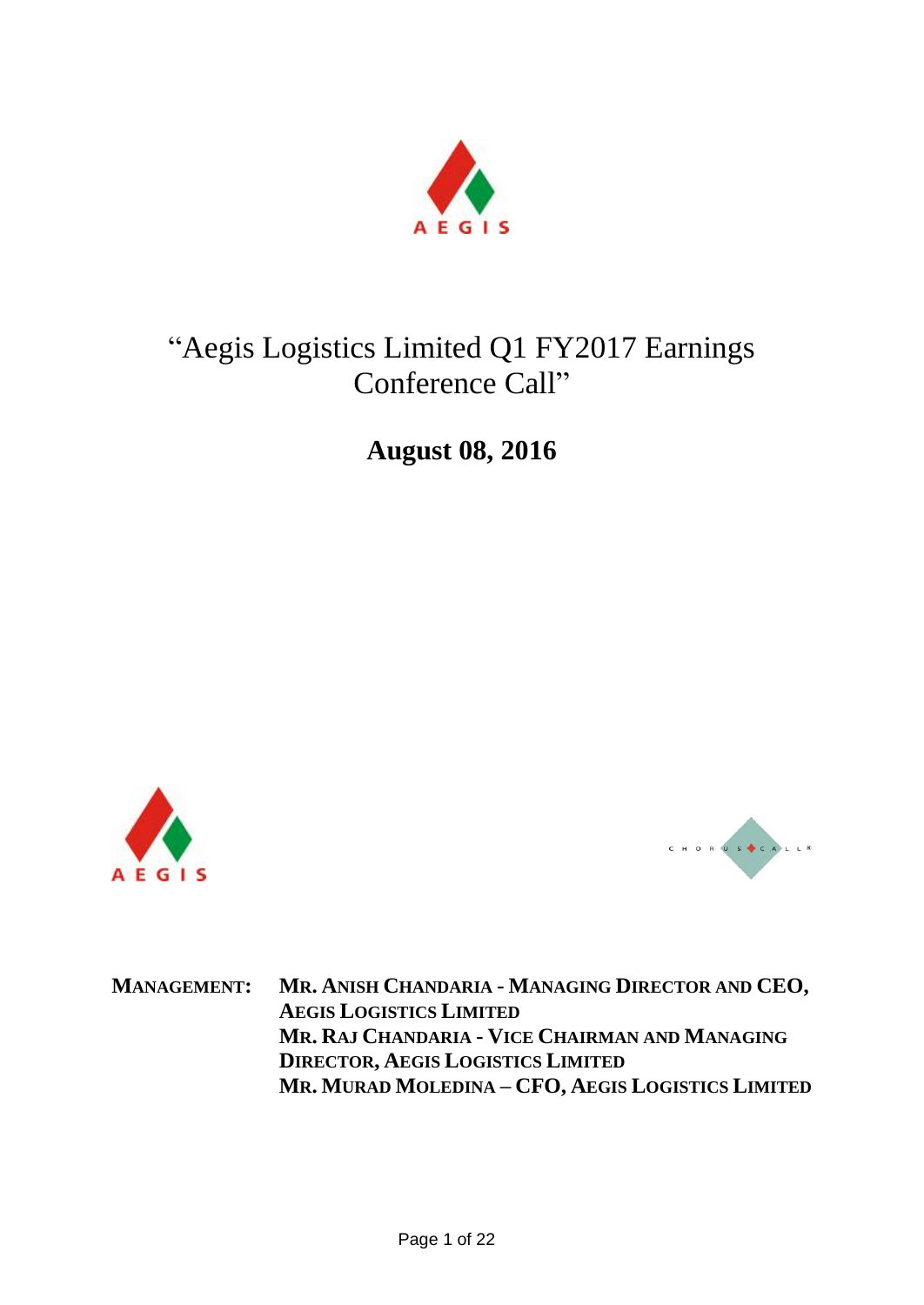

## **Moderator:** Ladies and gentlemen good day and welcome to Aegis Logistics Limited Q1 FY2017 Earnings Conference Call. This conference call may contain forward looking statements about the company which are based on the beliefs, opinions and expectations of the company as on the date of this call. These statements are not the guarantees of future performances and involve risks and uncertainties that are difficult to predict. As a reminder all participants" line will be in the listen-only mode and there will be an opportunity for you to ask questions after the presentation concludes. If you need assistance during the conference call, please signal an operator by pressing "\*" then "0" on your touchtone phone. Please note, that this conference is being recorded. I now hand the conference over to Mr. Anish Chandaria, Managing Director and CEO, Aegis Logistics. Thank you and over to you sir.

## **Anish Chandaria**: Thank you very much. I will be presenting the FY2017 Q1 Results today. Firstly, let me say something on GST. This is truly a historic decision for India and will of course be hugely beneficial in the years ahead and certainly for all logistics companies including Aegis, this will lead to lower cost from moving goods around the country as well as lower cascading of taxes. For Aegis let me say that, although it would not have much direct impact as we are mostly doing logistics in the ports, indirectly anything which leads to more movement of product interstate petroleum, chemical, gas, petrochemicals is good. In simple formula more movement and demand for goods equals more logistics services at the ports. So I think that really the indirect impact is good for the country and it is good for all logistics company and as far as Aegis is concerned anything which means more movement of petroleum products chemical, gas, petrochemicals is good. So will see what is the detail, but I think is very positive.

Now turning to the results for Q1, total revenues for Q1 were Rs.740.45 crores versus Rs. 751.38 crores year earlier. Total segment EBITDA for Q1 was Rs. 56.46 crores versus Rs. 53.1 crores year earlier a rise of 6.3%. Pre-tax profits ie. profit before tax was Rs. 38.4 crores versus Rs. 36 crores year earlier a rise of 6.7% and profit after tax was Rs. 30.2 crores versus Rs. 29.3 crores year earlier a rise of 3.11%. So the summary is, overall a steady Q1 start for the financial year but we are expecting much more growth especially in LPG throughput in later quarters as per the guidance I made in the earnings call. So a steady start for the year for Q1 but expecting much more growth especially in LPG demand in throughput in the second half of the year probably a step jump **.**

I should say before I go further, on June 28 of this year the company has purchased an additional 204,901 equity shares of Sealord Containers Limited, at a consideration of Rs. 3.07 crores, this means that from Q2, we will be able to consolidate 91.39% of Sealord Containers earnings instead of 75 %. Because it was June 28, obviously the auditors could not take the increased earnings per share in terms of further consolidation into Q1 but that will now start reflecting from Q2 onwards. 91.39% of earnings of Sealord Containers will be consolidated into Aegis earnings instead of only 75%. So that transaction is now concluded.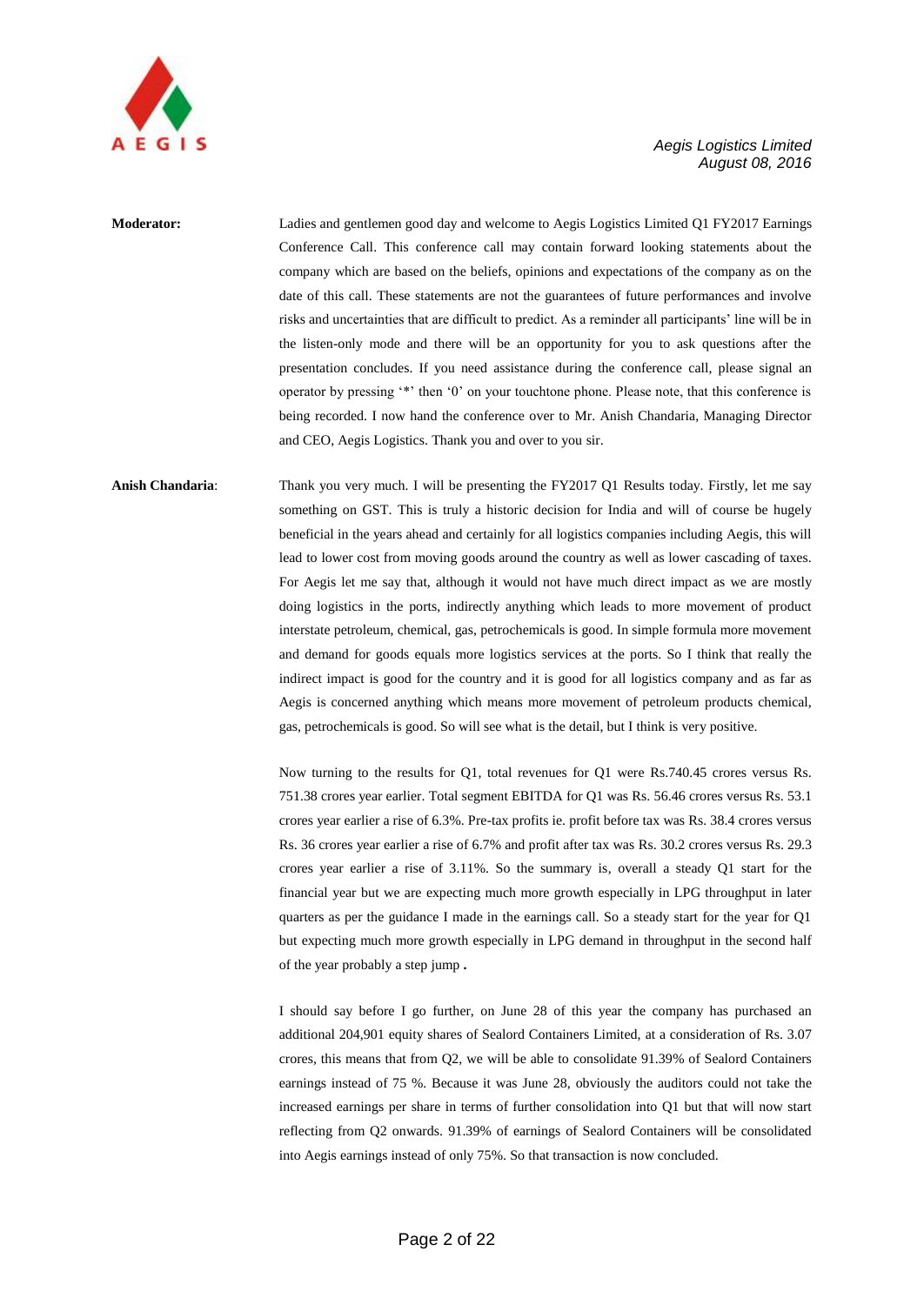

Now let me go into the two segments starting with the liquid terminals division. Liquid terminals division was Rs. 37.6 crores for the quarter Q1 and EBITDA for Q1 was Rs. 21.4 crores. Our liquid business has registered a small growth of 5% compared to the previous quarter but Pipavav terminal remains soft. We had low capacity utilization in Q1 for the Pipavav terminal but for Bombay, Haldia, Kochi everything was full. We are in good shape but Pipavav was soft, low capacity utilization in Q1 was mostly due to low chemical imports and no alcohol shipment. We used to have quite large quantities of alcohol coming from Brazil, but this quarter there was no alcohol shipment and we are now trying for future quarters for black oils etc. The only positive development which I can confirm, which is why we are confident going forward is that few weeks ago we have finally received the explosives departments permission for handling petroleum through rail at Pipavav. The technical specs for the new railway gantry are now frozen as per the explosives permission. So now I can confirm that is done, it has taken 1 year to get to this stage but now that explosives permission is received.

So we are now doing commercial discussions and not technical discussion with the port, Gujarat Pipavav Port Limited, for example, who will own the new railway gantry for petroleum; who will pay for it; what are the usage fees etc. So these are the commercial discussions only regarding this railway gantry for petroleum. We hope to conclude negotiation with GPPL for Pipavav for this petroleum railway gantry by September or October of this year in the next 2-3 months and then our liquid marketing team can start talking to inland refineries about moving bulk petroleum product by rail to Pipavav which has been the plan whole along, because if we are going to have good utilization of Pipavav we cannot rely only on chemicals or alcohol but we will have to start storing in moving bulk petroleum products by rail. So we have some work to do on Pipavav in order to revive the capacity utilization and revenues that is still a work in progress but at least I can confirm that although we have not achieved that in Q1 in terms of actual construction of the railway gantry we have now received the explosives permission and now we are on final commercial discussion with Gujarat Pipavav port and therefore based on this work in Pipavav, assuming that we are able to conclude with Gujarat Pipavav port by September, October, we expect to gain further traction in the second half revenues during the year due to the petroleum solution in Pipavav, also new capacity of Haldia will come on stream by Q4 of this year and lastly other commercial deals, we are working on in Mumbai. These are all the 3 things that we are working on liquid so that we expect, as per my last earnings call, to at least maintain revenues for this liquid terminal division. Going forward this will take some work in the month ahead particularly on Pipavav.

As far as the gas terminal division is concerned, as I said in the last earnings call, this will be the main earnings growth any case this year rather than the liquid. It was always going to be the gas division**.** So as far as the revenues for Q1 were concerned it was Rs. 702.8 crores versus Rs. 706.5 crores year earlier, EBITDA was Rs. 35.1 crores this quarter versus Rs. 26.8 crores year earlier, that is a rise of 31% year-on-year in EBITDA for the gas division.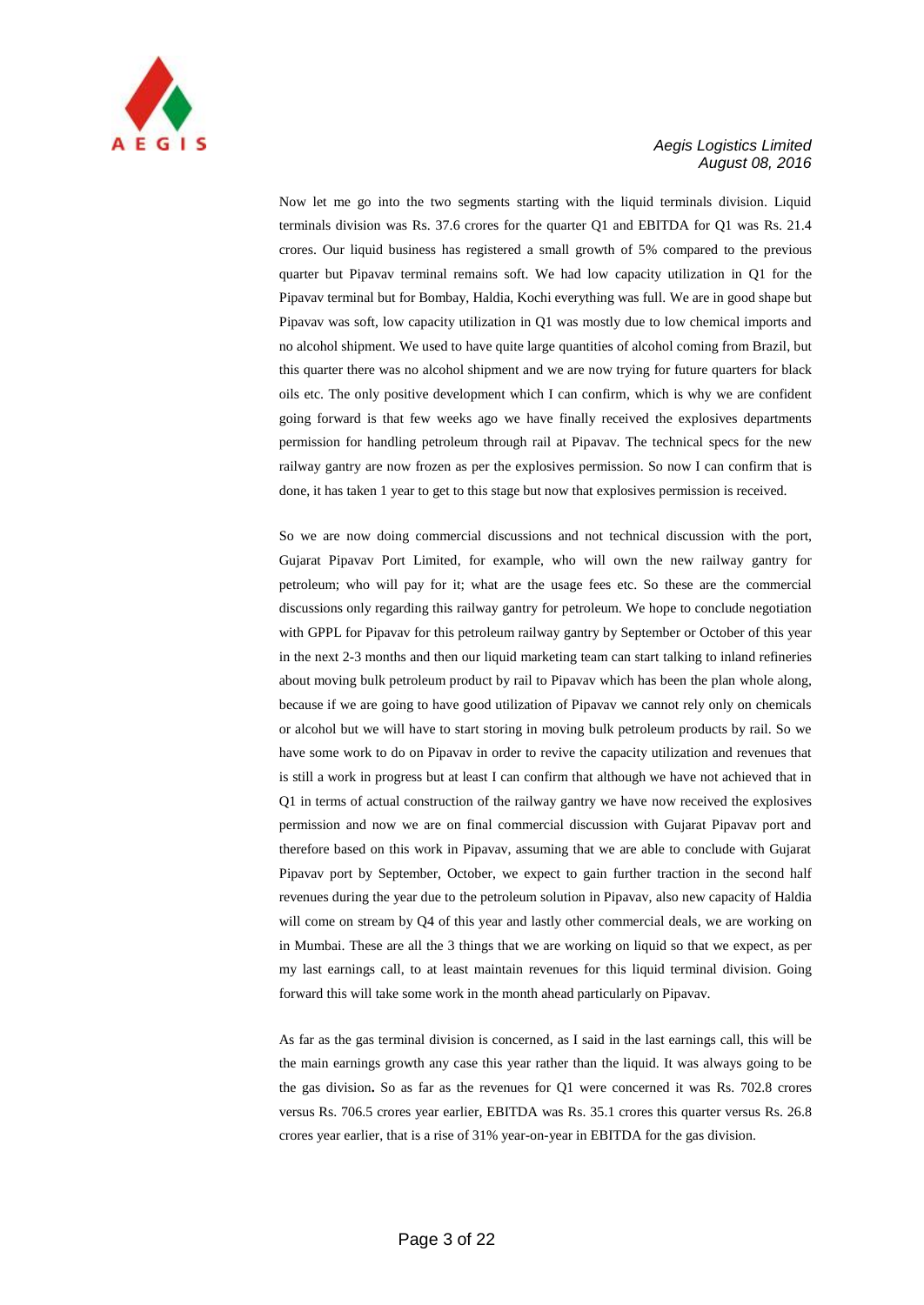

Let me give you the volume analysis, the underlying volumes that results in this 31% increase in EBITDA. Starting with the total LPG and propane throughput volume which includes the throughput for the public sector units, it includes the throughput for IPCL**,** Reliance and also includes all throughputs for industrial customers as well. So for Q1 between Pipavav and Bombay, the 2 terminals it was 294,333 metric tonnes versus year earlier 209,166, so that is 40.7% rise in volumes year-on-year for LPG throughput. As far as the sourcing volumes are concerned for Q1 that is from Aegis Group International 211,371 metric tonnes for Q1 of this year versus 179,543 metric tonnes a year earlier, that is the rise of 17.7 % in sourcing volumes on year-on-year.

As far as Autogas is concerned Q1 was 5,763 metric tonnes versus 5,588 a year earlier that is the rise of 3% in volumes, as far as packed LPG was concerned the commercial cylinders 2,927 metric tonnes in Q1 versus 2,735 a year earlier that is the rise of 7 % and as far as bulk LPG industrial sales are concerned to industrial customers it was 5,231 metric tonnes in Q1 versus 3,426 metric tonnes year earlier, a rise of 53%. So in summary LPG throughput handling through our 2 terminals of Bombay and Pipavav remain very strong, a rise of 41 % almost a year-on-year and this we expect to improve further in the second half of the year which will be the main factor driving overall earnings growth for Aegis this year. Further throughput grows in the terminals of Bombay and Pipavav in the second half of this year that is Q3and Q4 which is definitely going to be one of the factors which is driving earnings growth for Aegis as a whole. So things are going well and are on track for our LPG division.

As far as the outlooks for the rest of FY2017 and the projects update for the liquid terminal division, we expect as we have done in Q1 to maintain 100 % capacity utilization or 95 to 100% capacity utilization full terminal in Bombay, Haldia and Kochi. As I said earlier, Pipavav continues to have slow traffic in Q1 and we have some work of implementing its rail connectivity for bulk petroleum products in collaboration with Gujarat Pipavav port in the months ahead which can grow revenues in Pipavav. Meanwhile Kandla 100,000 KL project, the capacity expansion in Kandla is on track and it is going to be in full swing and we expect to commission that on time around Q1 of FY2018. As far as the Haldia 25,000 KL project expansion is concerned and that was on track for completion between Q4 of this year and Q1 and next year that so both those capacity expansion projects are very much on track.

As far as the gas division is concerned, as per our guidance in the last earnings call we expect a major uplift in throughput in Bombay and Pipavav compared to last year, you remember last year between the 2 terminals we broke a million tonnes of throughput for both this terminal and I mentioned in the last earnings call in the guidance that we expect up to a 40 % increase in throughput in Bombay and Pipavav compared to last year and I am maintaining that guidance and on that, for example we are making good progress with the eight inch pipe line interconnection of the Bombay terminal to Uran which will allow LPG to move by pipeline into the southern LPG grid. Eventually this will be extended by HPCL from Uran to Chakan. We are making good progress on that projects which we started in March with a CAPEX of 15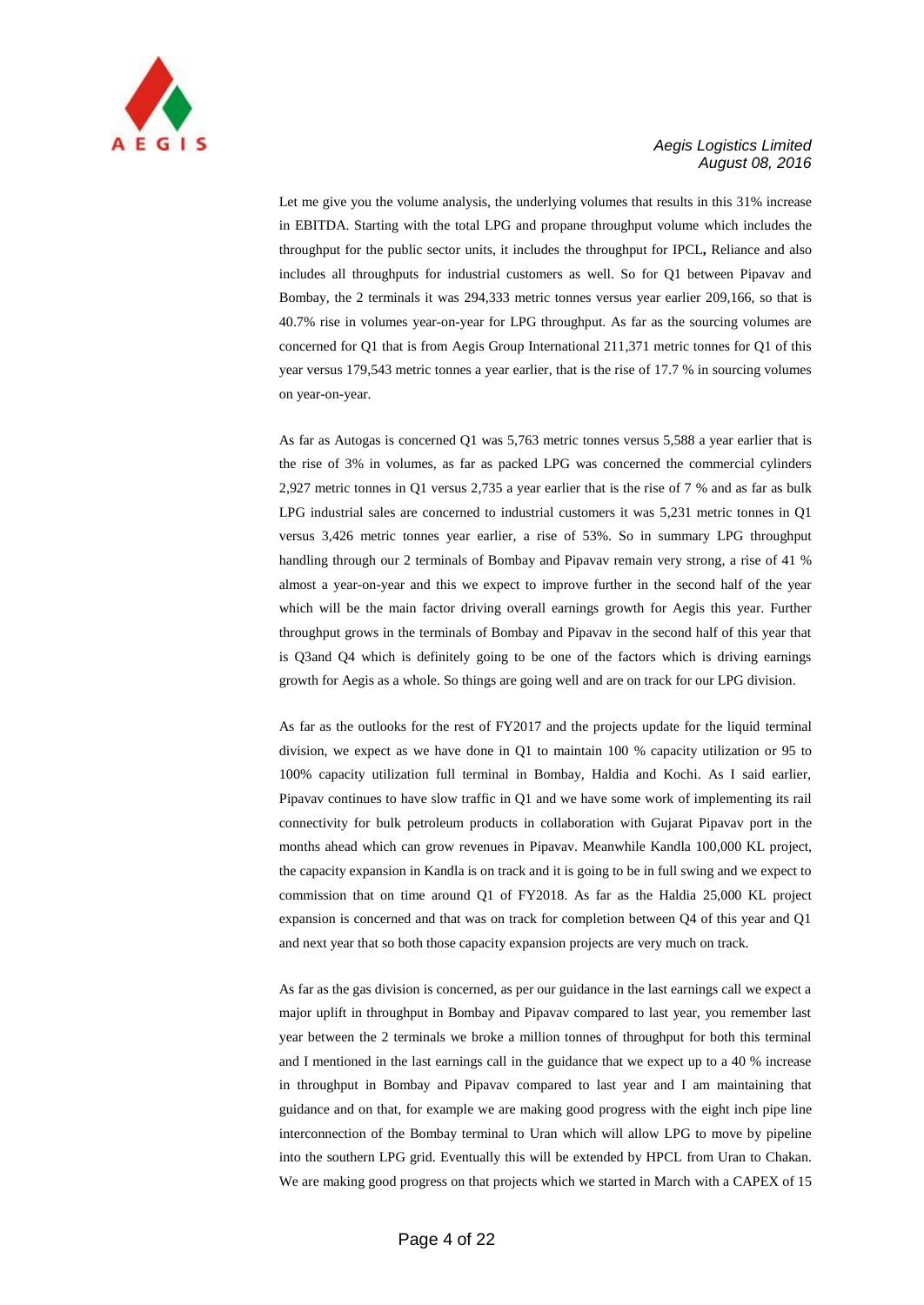

crores. We are making good progress on that and that is going to be an example of how we are going to boost LPG throughput in the second half of this year in Bombay. We also try to maintain our guidance for the uplift in the second half particularly for LPG throughput through our terminals in Bombay and Pipavav. We also maintain our guidance on sourcing volumes target of one million tonnes this year which is almost doubling of sales compared to last year which was around 525,000 tonnes that goes on month by month, but we see that the oil companies are basically sticking to those targets for sourcing volumes through Aegis Group International and I can also confirm that our Haldia major cryogenic Haldia LPG project of 25,000 metric tonnes storage project is on track for commissioning in Q1 of FY2018, this will of course be a major boost to next year"s earnings per share. I can also tell you that, the whole bunch of senior management including Raj and myself are going tonight to Calcutta to actually visit not only that project tomorrow in Haldia and also the expansion of the other 25,000 KL. So I"m very happy and I am sure I will be able to report back next time on the progress. But we will be going tonight to Calcutta and then tomorrow to Haldia to see that projects and will take some good photos.

So to summarize earnings per share growth in FY2017 will remain powered by growth in LPG throughput volumes and the 90%-100 % increase in sourcing volumes that I said last time and we will continue to maintain progress on all the projects that we have at the moment. I can take some questions now.

**Moderator:** Thank you very much. Ladies and gentleman, we will now begin with the question and answer session. The first question is from the line of Rajesh Kothari from AlfAccurate. Please go ahead.

**Rajesh Kothari:** Can you just tell the capacity that based on the guidance given, can you repeat what is the guidance in the last earnings call?

**Anish Chandaria**: The guidance was that, we are going to see up to a 40 % increase in LPG throughput volumes. Last year it was one million, just about a million tonnes. So I said this year we expect between Bombay and Pipavav 40 % increase in LPG throughput volumes and I also said that we expect because of we have won certain tenders that AGI"s sourcing volumes will be at least one million tonnes compared to last year we did 525,000 metric tonnes. So these are the two forms of guidance which I gave.

- **Rajesh Kothari:** Understood. In terms of the liquid terminal considering that we are seeing right now the de growth in PBIT levels of liquid terminal, can you tell us whether in the second quarter also, you expect it to be muted in terms of the YoY comparison?
- **Anish Chandaria**: I would not give an exact projection for Q2 but lets say that at the moment until we are able to start growing this Pipavav petroleum and the other actions that I have talked about regarding further capacity expansion in Haldia as well as some commercial deals in Bombay which have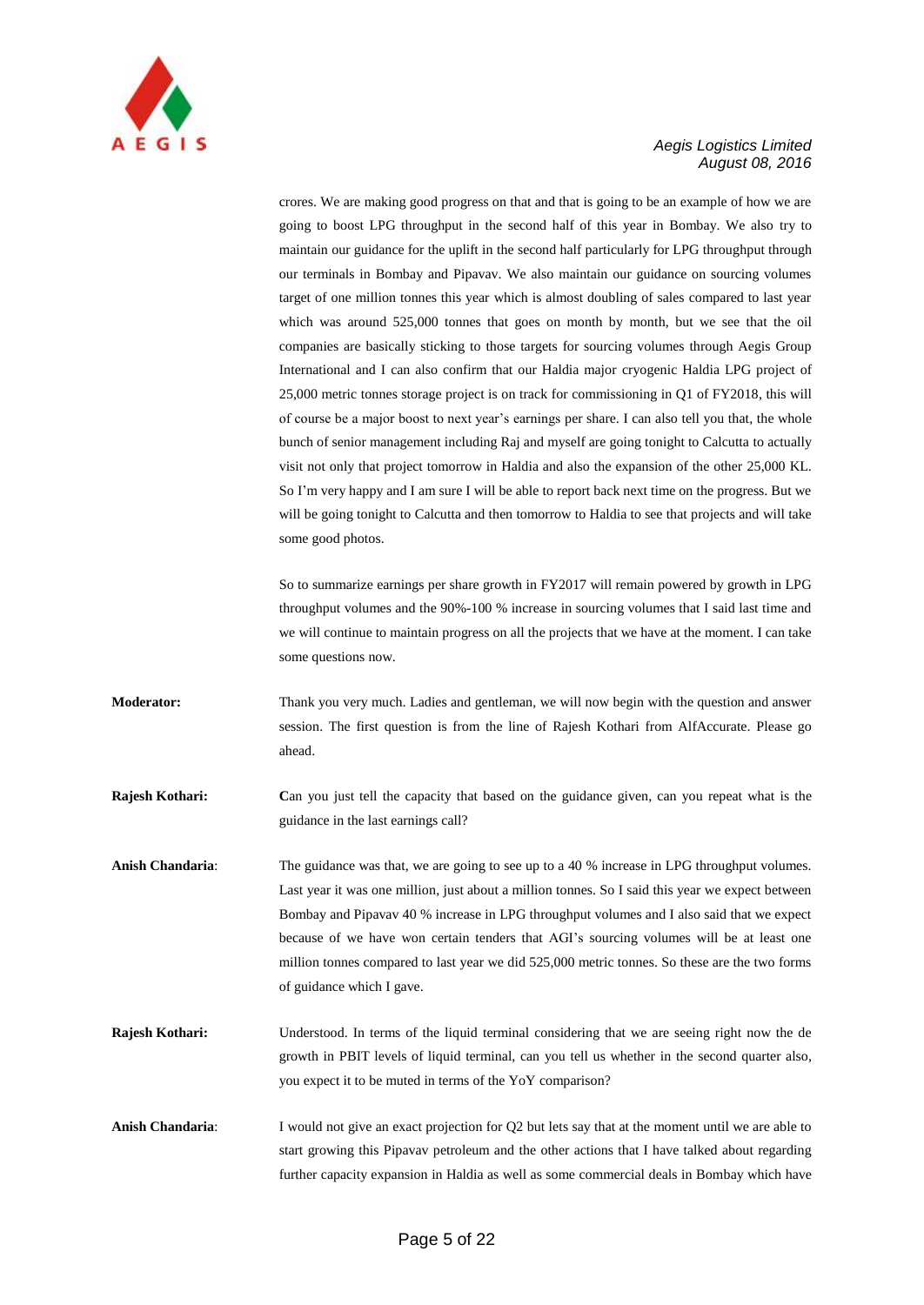

been negotiated right now, these are of some significance. So at the moment I expect to maintain the current run rate on the revenues and earnings for liquid until those kick in but we are working very hard on those, on all those 3 fronts, on the liquid front and therefore I remain pretty confident by the end of this year we will have at least maintained kind of revenues and performance that we did last year until the new capacity expansion kicks in for Kandla and in Haldia next year. So for the next 1-2 quarters it may continue with the run rate until we are able to sort out Pipavav in terms of its bulk petroleum.

- **Rajesh Kothari:** And this chemical, some movement in alcohol which was basically a slow down is there any specific reason for that and do you see that to improve by any chance because let's assume this railway may take some time by  $2<sup>nd</sup>$  quarter or  $3<sup>rd</sup>$  quarter end, in the interim do you see any possibility of revival in the volumes which you have seen decline in  $1<sup>st</sup>$  quarter?
- **Anish Chandaria**: I think it is difficult to predict because either it happens or does not happens. For those large shipments for example of alcohol but obviously our marketing team is working as hard as possible. But one of the issues which I said consistently is being over depended only for example on 1 major client for alcohol results in the situation like this where, for Q1 we did not bring any shipment. This is so difficult to predict but I think the best solution is that our people are working not only on black oils, not only on on alcohols, not only on chemicals but as I said they are also working on bulk petroleum which is the big one. So we diversify Pipavav not to be only dependent for example on chemicals, alcohols. But I think Pipavav will take at least 1- 2 quarters which means 3 to 6 months before we are able to really see some benefit from implementing this petroleum solution. But I am happy that at least now, that we got explosives permission, the technical part is frozen, it has taken us one year to get that and now it is simply a commercial negotiation with the Gujarat Pipavav port on few things and the implementation, since the gantry is already there it is just question of extending, it is not a big work and could be finished within 2 months. It is a very short thing in terms of the progress, we do not have taken too long. So I think then we can start working on the commercial deals with inland refineries for movement of petroleum. So there is a well-defined plan but I do not think we can expect that will happen in the next quarter for example.
- **Rajesh Kothari:** Sure, so would it be fair to assume that till the time the Pipavav ramp up does not happen, we may continue to see this kind of a single digit kind of an earnings growth till the time the Pipavav railway is not in pipeline?
- **Anish Chandaria**: Yes, for the liquid I said that I think we will continue with the current runrate that we have in the liquid.
- **Rajesh Kothari:** So I am saying in terms of the overall earnings growth?
- **Anish Chandaria**: Overall it will depend on what happens in Q2, Q3 with LPG growth which is nothing to do with Pipavav liquid, so you should expect as I said this year that there will be in Q2, Q3, Q4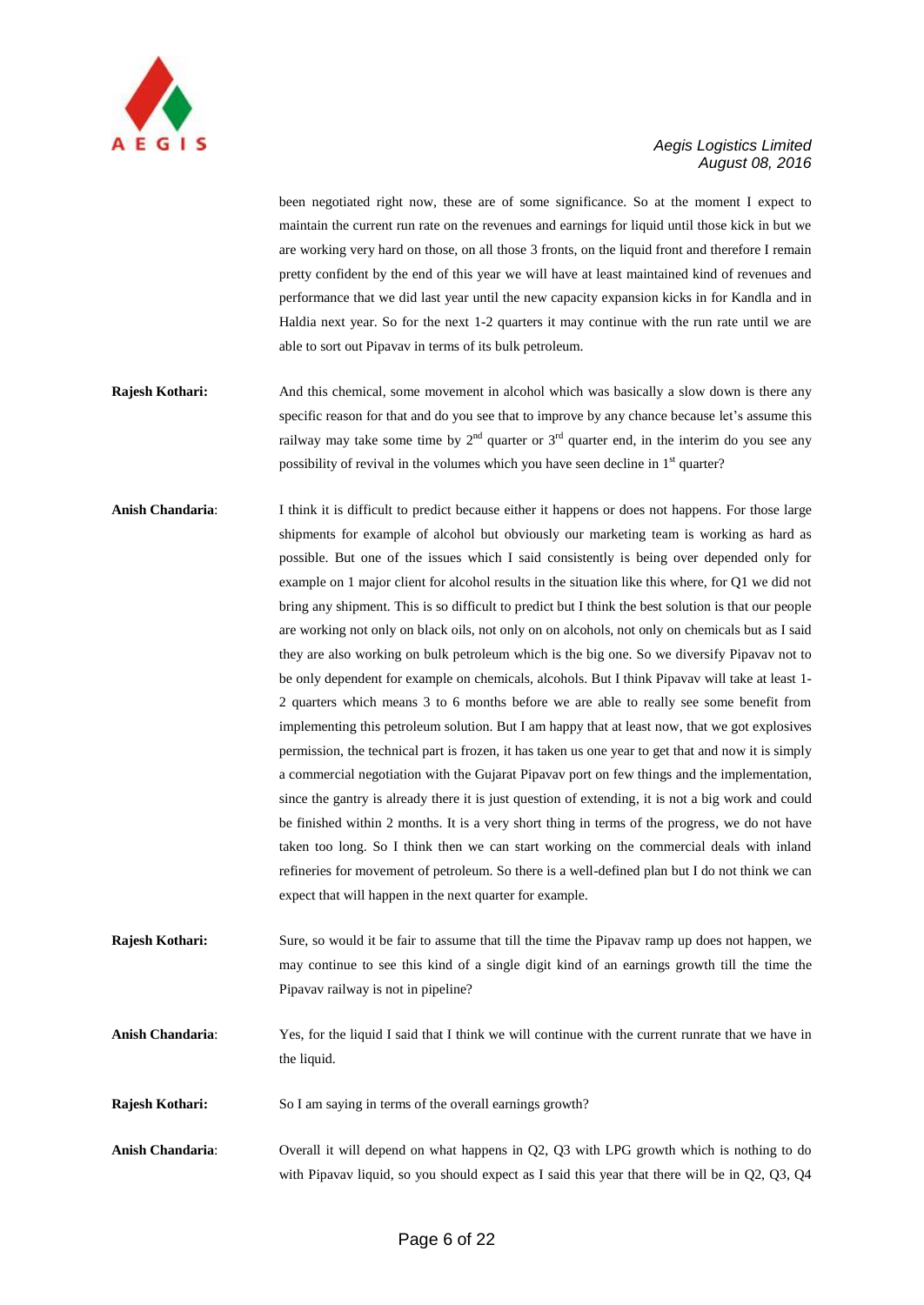

good growth in LPG throughput etc. Exactly what that means in terms of how that will turnout in terms of the earnings, will see in Q2, Q3, Q4 but what I can tell you is that LPG throughput is going very well, sourcing volumes are going very well so if they go even better than they did in Q1, you see a greater growth. So will see, but I maintain my guidance that I said last quarter that for the year as a whole. I think we will see a major growth in LPG earnings from the throughput and the sourcing which will mean a healthy rise in overall earnings growth for Aegis.

**Moderator:** Thank you. We have the next question is from the line Sanjay Shah from KSA Securities. Please go ahead.

**Sanjay Shah:** Can you tell us something about the optimism what you are showing about the LPG as you rightly say do you see a second half better for throughput as well as the sourcing? So have we entered into some new customers or big contracts have been signed or why are you so confident about that?

**Anish Chandaria**: It is a good question and I will restrict my level of detail but it is the same customers obviously it is the same PSU customers of IOC, HPCL, BPCL. But I will say 2 things, one is of course, generally speaking in the second half of the year there is some seasonal effects that in the second of half of the year particularly after Diwali etc. and the winter time in north there is more seasonal demand of LPG, we see that year by year. So that is one part, but the major part which I kind to refer to is that, there is a new 8 inch LPG interconnection where the project is going on, which is going to connect the Bombay LPG terminal to Uran. That project which we started in March I can say is going very well. So these are some of the reasons why the second half of the year will be better because we can start moving more products by pipeline rather than rail so that is giving me the confident on the throughput because of those two reasons. One is some seasonal effect but more importantly is the project on the LPG pipeline which in fact I went to see the work today just now in Bombay and is going well. So I would not say anything more but I think it is reasonable to assume that if we started in March that 2.8 kilometer is there in the second half and that should kick in.

**Moderator:** Thank you. We have the next question from the line Ruchi Mittal from CD Equisearch. Please go ahead

**Ruchi Mittal**: A couple of questions like what kind of distribution and logistics volume growth and can we expect for FY2017?

**AnishChandaria**: You mean the retail distribution?

**Ruchi Mittal**: Yes.

**AnishChandaria**: You mean Autogas and the cylinders in the industrial?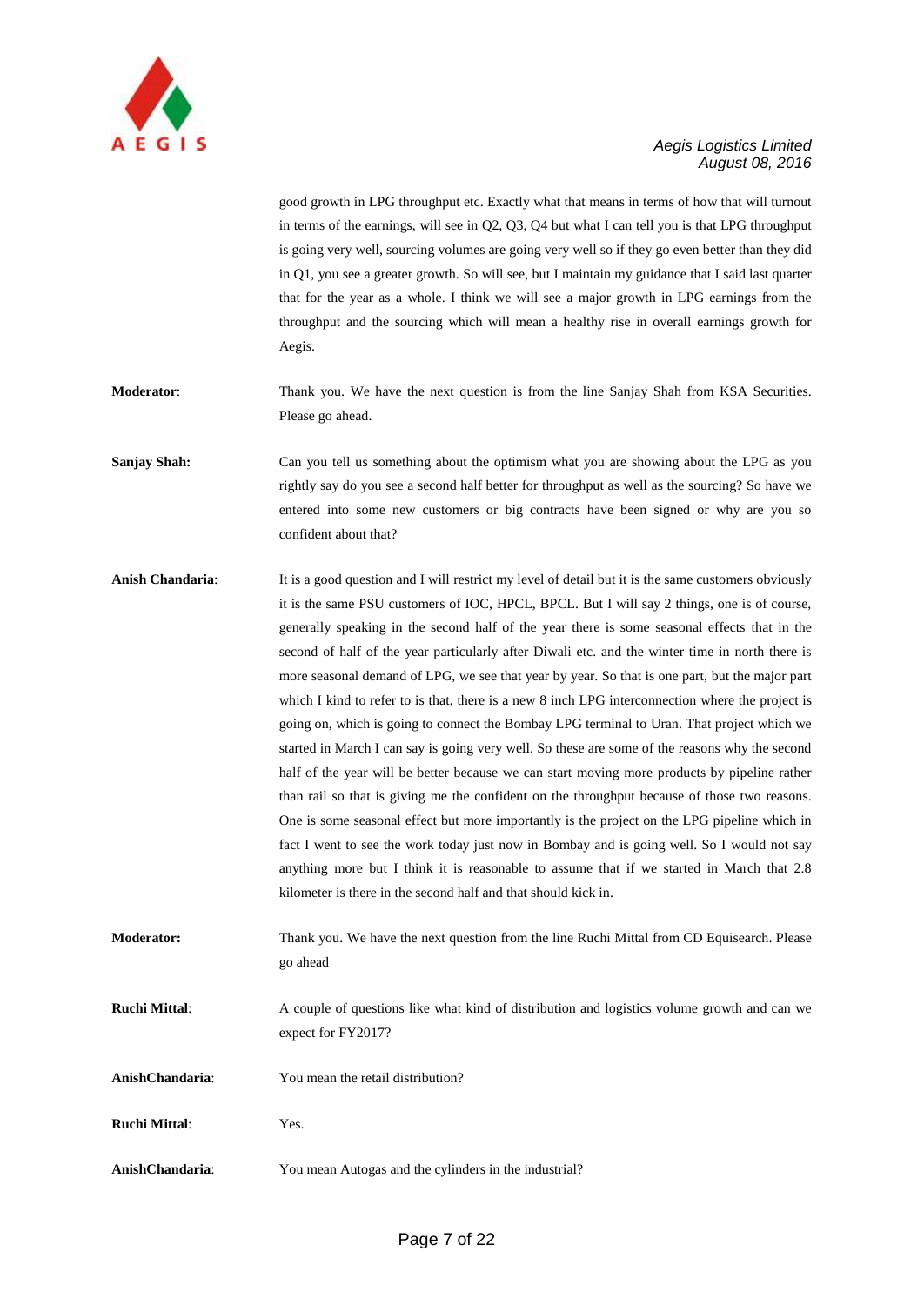

#### **Ruchi Mittal**: Yes.

**AnishChandaria**: Sorry I keep saying in the last Earnings Call, I think we are talking around possibly a 10%- 15% volume growth for the retail division that means I am adding up the Autogas plus the commercial plus the industrial sales. If you added all 3 up compared to the last year, from the budget that we have internally for this year for our retail division which means that based on more distributors that we are going to appoint more auto gas stations in the pipeline and of course bulk category. So at the moment that looks to be on track. I had a review meeting with the retail team just last week. Obviously, I will update every quarter but at the moment that looks on track and things seem to be going to quite well.

**Ruchi Mittal**: Okay and sir next question, sir you spoke about the indirect impact of the GST. So going forward how much will GST impact the bottom line? Will you be able to quantify it?

- **AnishChandaria**: No I cannot. Because if there was a direct impact maybe I could, but the reason I say indirect because remember we are not a road transport company or we are not courier firm or whatever**,** when we talk about the logistics, we are talking about port logistics; we handle goods coming in and after the ports. So directly there is not really an impact of GST but the reason why I raised it is if goods are, when I say goods, I mean for us petroleum, chemicals, LPG, petrochemicals which is moving all over the country in the common market of India, exact reason that if goods are cheaper to be transported throughout India, the goods that I just mention we will benefit because the customers will start moving the goods more which means more coastal movement of goods what we call cabotage. For example, inland refineries again I talk about Pipavav, inland refineries those discussions are going on right now. They may find it cheaper to move product that they produce in the north of India to the south of India. So these are some of the benefits. Now we have to see the details of what is the GST rates of petroleum whether they are, what are the rates for chemicals, we have to see that. In general, more movements of goods means more demand for logistic services even at the port terminals. So I think there will be an indirect impact, it is too early to quantify but it is just basically good news for all companies in logistics because more movement means more demand for logistics services. So indirect impact it is too early to say what will be the benefit but I think the direction of the travel is there will be a benefit upwards because there will be more movement of goods in India.
- **Ruchi Mittal**: Okay and sir like you spoke about the commercial negotiations which are going on for your Pipavav plan, sir what kind of increase in capacity utilization can we expect once the negotiations are completed?
- **Anish Chandaria**: I think it is too early to give any confirmation on that but I can tell you it will be significant because what we are talking about is negotiation with inland refineries. I just mention an example in the north. So we are talking about bulk petroleum products, now what we know is that when you talk about bulk petroleum product we are talking about millions of tonnes of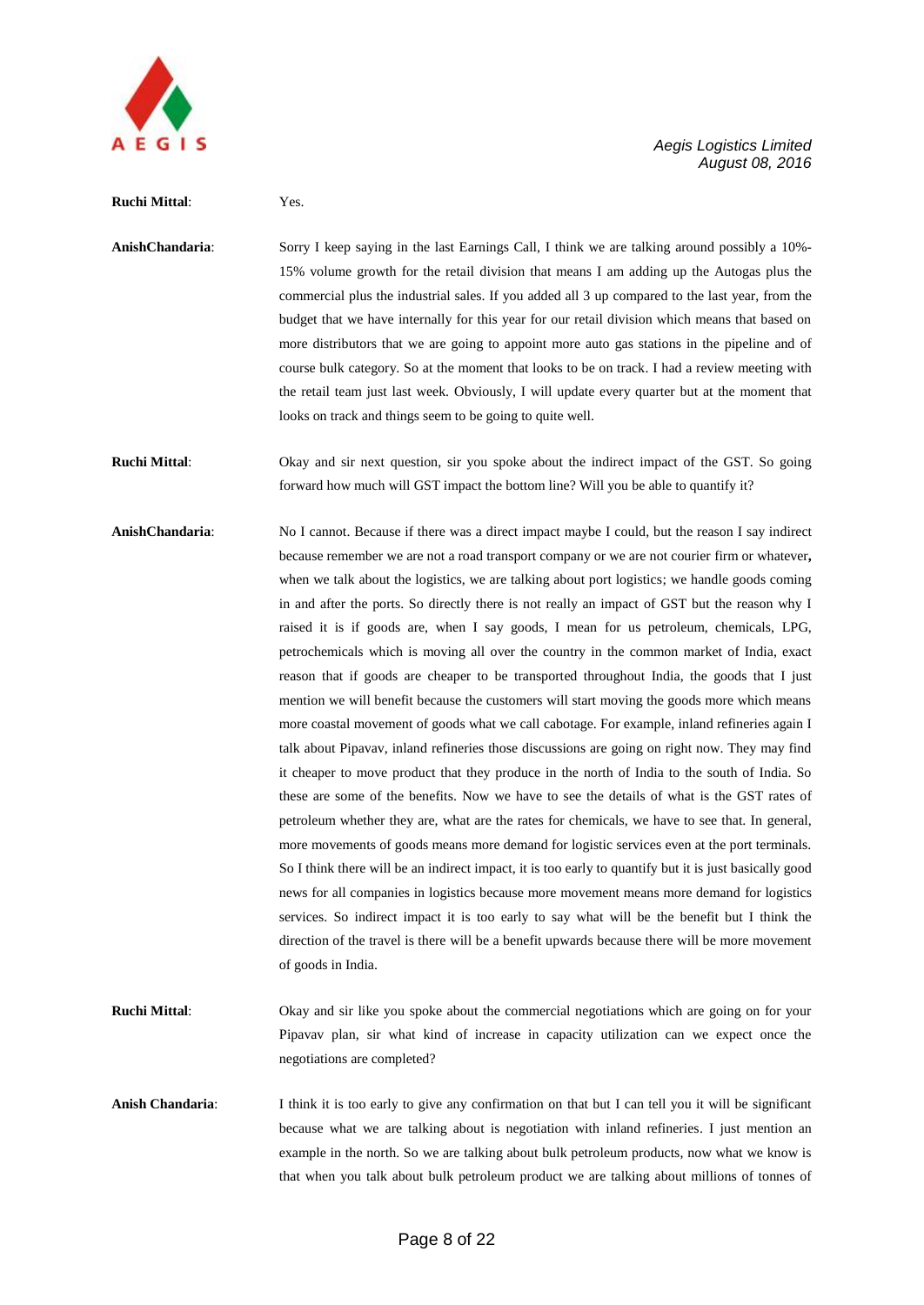

petroleum products which would need to be moved by rail. So I am not talking even tens of thousands, I am talking potentially millions of tonnes of product which are produced by refineries, that is why we call it bulk which will need to be moved from the north by rail through, for example, Pipavav and out of India as exports or possibly as coastal movement over time. This is why it is so significant and why it could then make a very significant impact on our capacity utilization in Pipavav. Going forward not only for the next year but for the next 5-10-15 years instead of those customers moving products by road if they can move by rail to our modern terminal like Pipavav. So we are strictly speaking about millions of tonnes of product but those deals need to happen and we need to make a start we cannot make those deals unless we agree now. Now that the explosive has agreed, unless we agree with the port as to, as I said reading out again there is negotiations, who is going to own the new railway gantry, who will pay for it, what are the user fees etc. So that is what we are negotiating with Gujarat Pipavav Port. It is a straight commercial negotiate not a big issue but we have to reach that agreement and as I said extending that, existing railway gantry which is already there is a matter of 1-2 months, it is not a big deal, it is not big CAPEX either**,** it will be certain sub 10 crores. So not a big issue but now that we had the breakthrough of the explosive, so it will take time, it is not going to happen in one month, what I am giving an indication is that we are now through the first milestone and we are rapidly approaching that thing and this, I am sure that we will make over in a next couple of months.

**Moderator:** Thank you. We have the next questions from the line of Satish Daswani from Votex. Please go ahead.

**Satish Daswani:** As a new investor in Aegis, I was just concerned about something. Your Q1 2016 was almost a mirror image of Q1 2015 as far as the earnings are concerned. So was there any actual particular reason for this?

**Anish Chandaria:** Yes, first let me correct on the pronunciation of Aegis, it is Aegis Logistics, not Aegis. I think, as I said, not to get people who are regular listeners to the earnings call, given the nature of the business one should not get too caught up in quarter-by-quarter, sometimes there are delays in certain things that we expected like the main issue which I said in Q1, was that the Pipavav terminal which we expected to have higher capacity utilization was soft in Q1 but second thing is, there are things which are going to like the LPG pipeline 8 inch pipeline, which I mentioned in the project is so significant that, it did not come in Q1 but that does not mean it is not going to coming in the second half of the year. So one should not get too caught up in the nature of our business quarter-by-quarter. But I stick to the earnings guidance I gave, particularly on LPG, which when I said that we are expecting up to 40% increase in LPG throughput volumes and I said we expect doubling of LPG sourcing volume. I maintain that. So it may not happen exactly quarter-by-quarter, but I expect for the year as a whole that we will able to reach the thing. But continue listening to earning call every quarter I will give an update. But at the moment I feel everything is on track pretty much. Some delays here or there 2-3 months here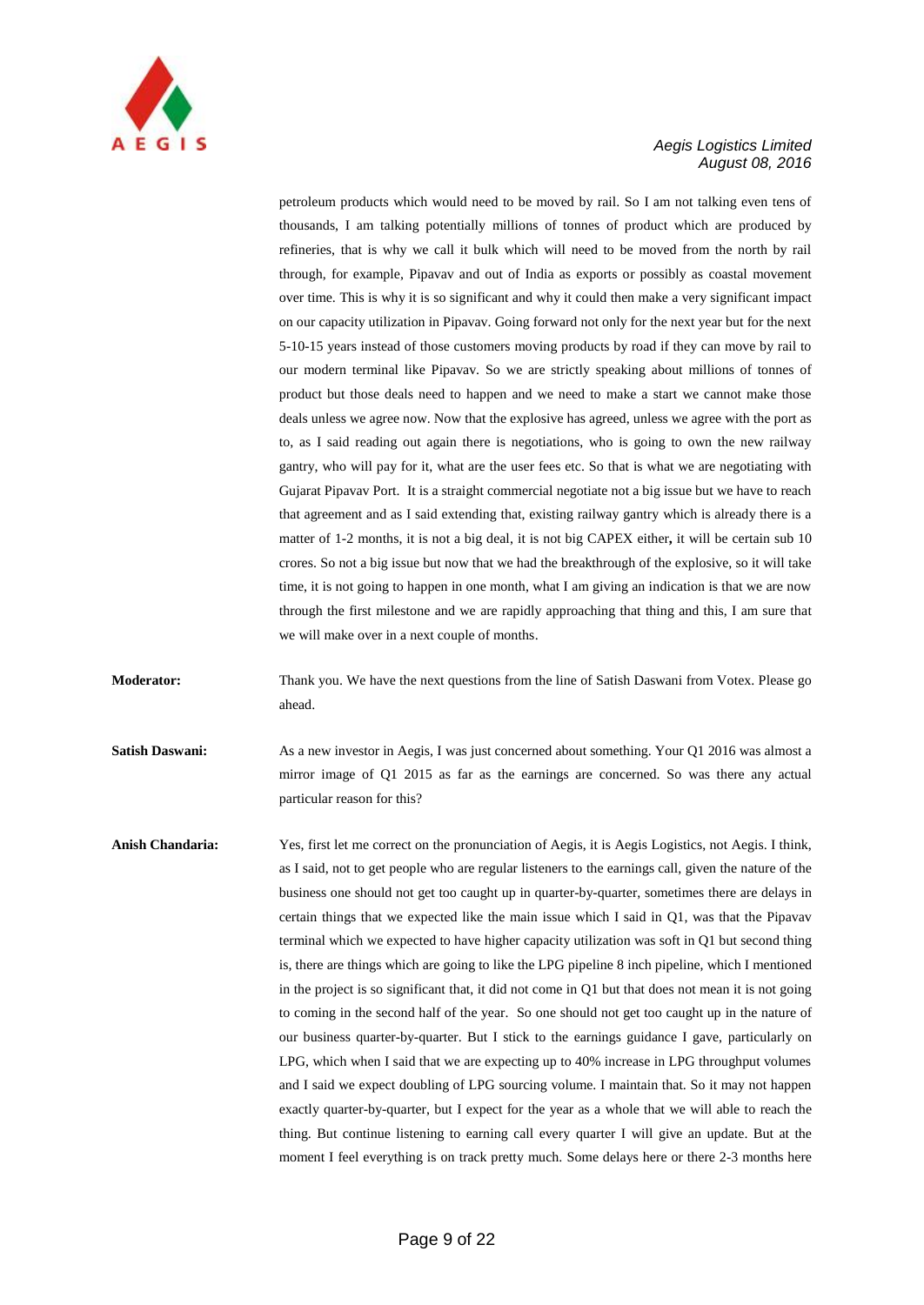

or there which asking sometimes without our control, for example explosive takes a long time. But finally it will get done, so I would not read in too much into one quarter earnings.

**Satish Daswani:** Okay, so when you say that the LPG volume will go up by 40%, how much would it translate in an earnings uptake?

- **Anish Chandania:** Well, normally what I told people, it is very simple and transparent that in Bombay and Pipavav, the two terminals normally you should take a rate of somewhere between Rs. 700 per tonne to Rs. 1,000 per ton. It depends on per customer but normally the weighted average would be some around there. If I say 40% increase is expected compared to last year which was 1 million tonnes that means an extra 400,000 tons and if you multiply by the kind of revenues and take EBITDA rate some around 85% to 90% that we should be able to about model very clearly, what that means in terms of the extra earning for the year.
- **Satish Daswani:** So you are saying that it will be pretty much the same standard earning that going on LPG and it will not go down, as a result of increase in capacity?
- Anish Chandaria: I'm just saying what I just said, that a 40% increase in throughput volume you can understand what that means in earnings. If I say there is going to be doubling or...
- Satish Daswani: Sir, there will be no fall in margin or whatever, in spite of the....?
- **Anish Chandaria:** No. I think we expect stable margins generally speaking the LPG and so with stable margins, a very significant uplift in volume means a very significant earnings growth.
- **Satish Daswani:** Obviously. Okay, so it was the earnings which was a kind of disappointment, but I think it is ok, we will see in the next earnings call.
- **Anish Chandaria:** See in the next 3 quarters and then see what we end up, but at the moment as I said I am not budging it all from where my guidance**.**
- **Moderator:** Thank you. We have the next question from line of Sanjiv Panda from Sharekhan. Please go ahead.
- **Sanjiv Panda:** Sir, I been a regular listener to your call, just to understand this development that, lot of public sector, oil refinery and distribution companies are now having a better balance sheet compared to what is used to be 2-3 years back because of the changes. Now we store especially, the liquid terminal site of the business; we do business for them; what are the changes that you are witnessing, one aspect may be or may not be, you please highlight. Because of this do they see any volume uptake one, second is if they have better balance sheet, if they will have their own liquid terminal kind of things? Could not that be a challenge to us.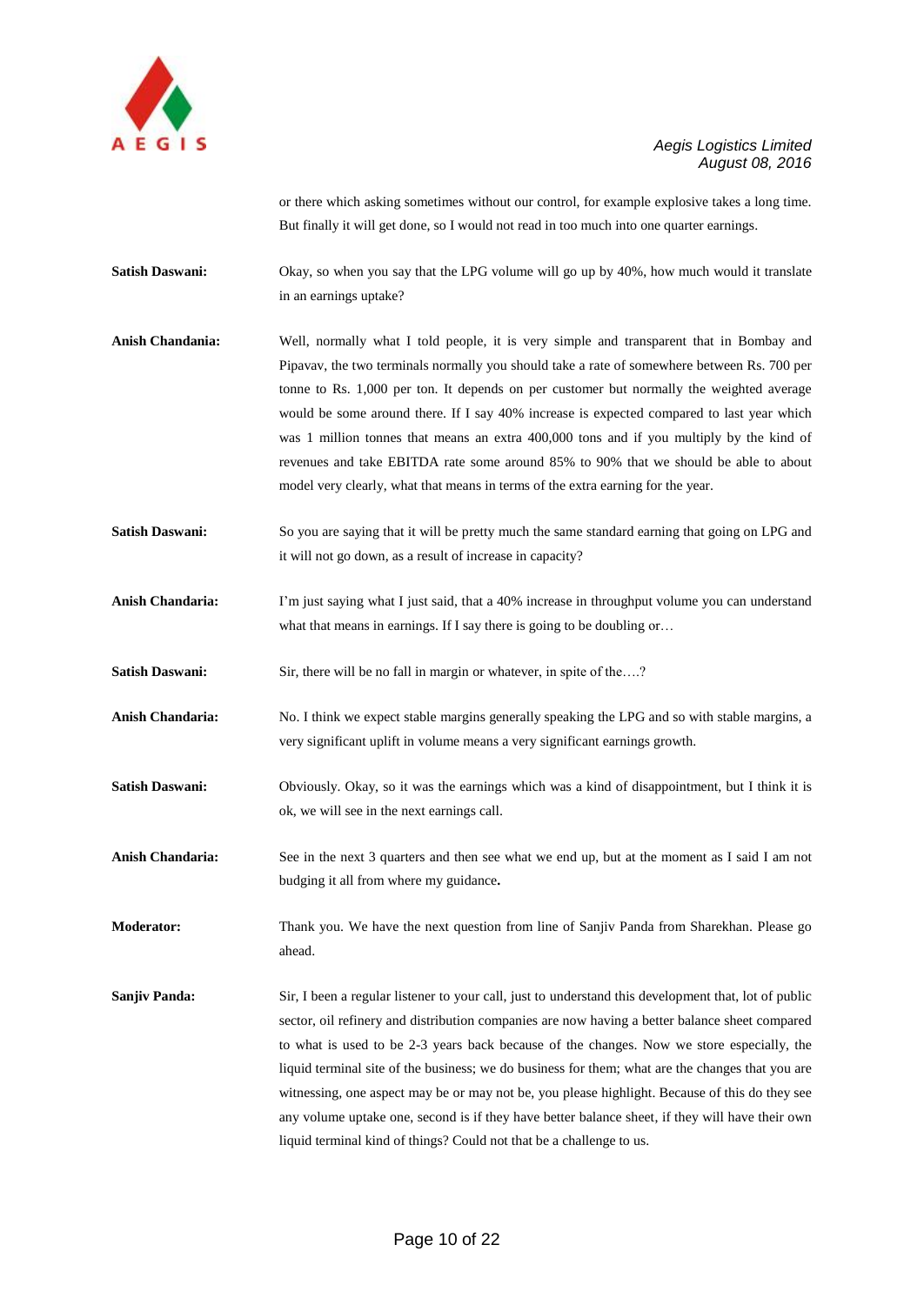

## **Anish Chandaria:** Yes. That is a good question. Let me come first as Bharat Petroleum, that is the oil company, you are right and it is not only by the national companies, I am also talking about Reliance and Essar, what we are now seeing on a very positive front is that because of the deregulation of petrol and diesel, and now GST is also going to come, as I said let us see what the details are on petroleum products. More and more of the demand is coming for the storage of petroleum and diesel, particularly from the oil companies but also from Essar and Reliance. For Example in Kochi now, I believe 25%-35% of the capacity utilization is only for petroleum and diesel storage. So I think that deregulation of petrol and diesel has meant that many of the petroleum diesel stations has been revised for Reliance and Essar. It also means that more of the goods are now moving. So that means a direct impact on us in terms of more demands for logistics handling at the ports for petrol and diesel. So this is a wholly positive development and I think we expect that to continue. In fact we have now got, again without going too much detail I did mention that not only Pipavav but we are working on certain commercial deals for example, for Bombay. I can also say for Kochi, so this is actually to do with petroleum, a lot of it to do with petroleum and that is because of more movement in deregulation of petrol and diesel. That is absolutely booming right now. Your second question was would they do more of their own terminal as far as the petroleum is concerned, So to be very honest right now what we are increasingly seeing is more outsourcing to companies like Aegis because if you already have capacity we are building in those particular ports, we are actually seeing a trend of more outsourcing particularly by BPCL and HPCL, also by IOC but that is to their own IOTL captive, we are seeing more outsourcing of their logistics requirement at the ports. So I think both trends are positive, now if they do have land somewhere in one ports it does not mean they would not increase the storage but generally we are seeing more outsourcing to the private sectors, so I think both trends are very good, particularly in the petroleum and if you were to ask me, the future of this liquid terminal business, actually I think you kind of hit it, I see more growth in the bulk storage and handling of petroleum, not only in Pipavav, also in Bombay, also in Kochi, not so much in Haldia, but those one more growth in that then even on chemicals traffic and petrochemicals. So that is why we are putting so much emphasis on petroleum and real movement of petroleum and pipeline movement of petroleum and all those things. That will be the future of the business and we are feeling pretty good about it.

**Sanjiv Panda:** Sir, my next question is, we have a different balance sheet and so are we looking at any inorganic kind of growth options and also recently we heard about some of the companies, our close competitors that we may lookout for an acquisition, is there anything that is in the mind of management, if at all there is some thought process?

**Anish Chandaria:** There is nothing specific right now to say today otherwise I would said it. But we always keep our plans open for any acquisition or inorganic growth but I have to say right now that I absolutely do not confirm any rumors of any type of acquisition and I actually deny that. So there is no current plan let me say very clearly, no current plans for any acquisition but we always keep our plans open but at the moment, the priority for Aegis, both for the LPG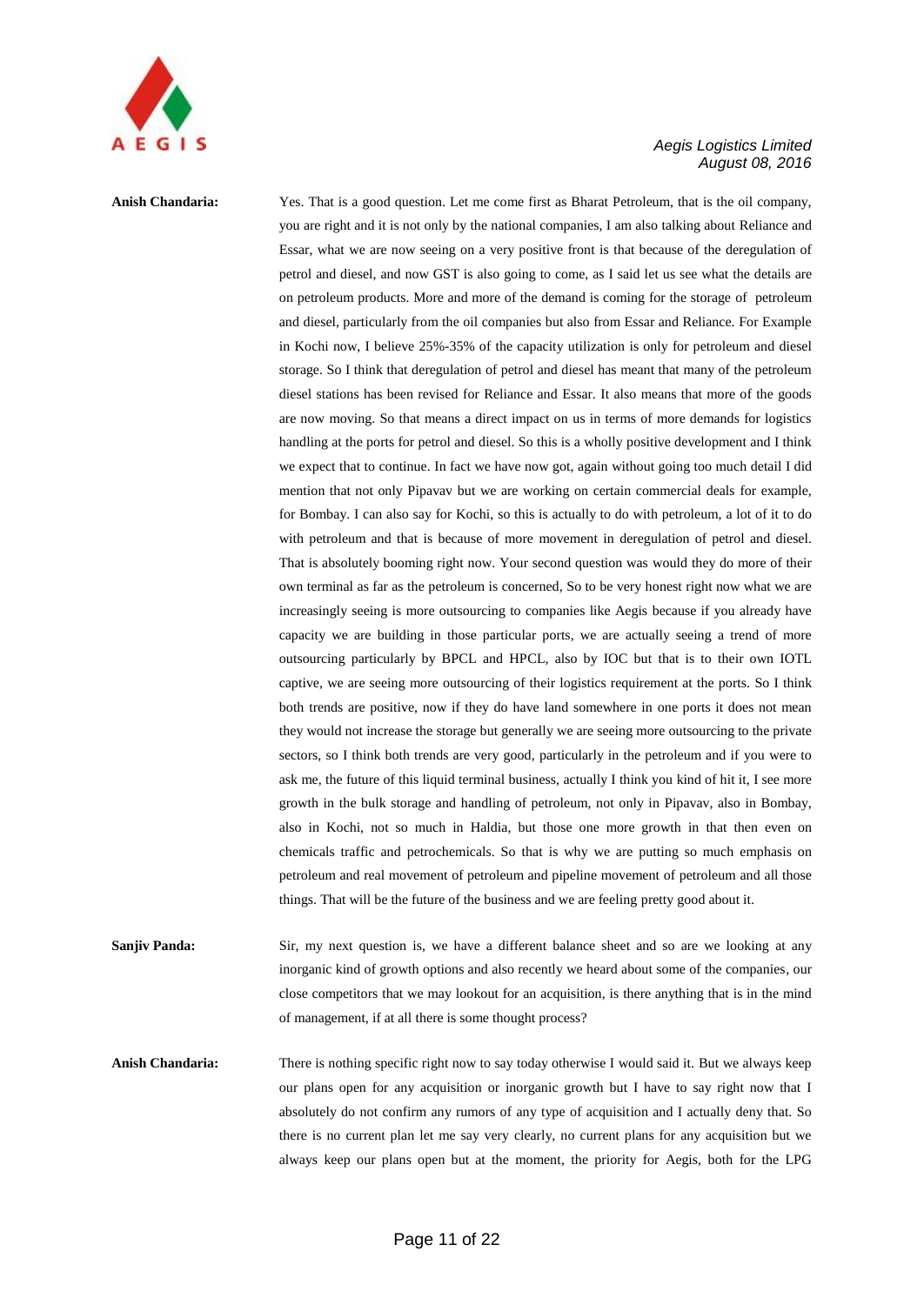

terminal and the liquid terminals is organic growth, Greenfield projects we are building our own projects, all the CAPEX that is already there that really is the priority.

**Moderator**: Thank you. We have the next question from the line Dixit Mittal from Shubhkam Ventures. Please go ahead.

**Dixit Mittal:** Firstly, I missed the sourcing volume you mentioned in opening commentary for the quarter as well as last year first quarter?

**Anish Chandaria**: Yes, for the quarter sourcing volume was 211,371 metric tonnes for Q1 versus last year it was 179,543 so rise of almost 18 % and I had given a guidance last Earnings Call that we expect for the year as a whole ending March 2017 we have a target of 1 million tonnes for the year as a whole compared to last year 525,000 and that is based on the minimum tender quantities.

**Dixit Mittal:** Okay, secondly this Uran pipeline connections, so what is the incremental volumes that will be able to generate after this thing?

**Anish Chandaria**: Right, well there are two parts of it. This is a very important part of our future, this year and years ahead.

> Part 1 is connecting our Bombay LPG terminal to Uran which is 25 or 30 kilometers south of Bombay. That project will start in March and I have not given a commissioning date but it is going well, but a kind of hinted very strongly that in the second half of this financial year that is H2, that will help us with our throughput in LPG in Bombay. So I think I have given a strong hint of that; however, part 2 is even more important which should kick in next year, which is, HPCL is currently extending that Uran pipeline all the way to outskirts of Pune to Chakan and obviously I have said that several times that is not within our control but once that is commissioned at the moment based on what I understand from HPCL, that might be commissioned by let say the second half of next year that is FY2018. Then this pipeline is capable of transporting 1.2 million tonnes of LPG from Bombay to Uran all the way to Chakan. You can understand what that means in future in terms of the throughput. So there will be some benefit to throughput this year we believe probably in the second half and I have already given the guidance but the real expansion will come once this pipeline is extended to Chakan all the way to Pune because then we will be connected all the way from Bombay to Uran to Chakan. We know that they are building, they are doing that extension, and the work is already started one year ago. We know that they are already building a storage depos and bottling plants and all that in Pune, Chakan to cater for this excess throughput. So it is a very exciting development and all for a CAPEX of Rs. 15 crores which we started in March which I am repeating is going very well I saw it myself today with my own eyes, I went there today and that is why I am feeling pretty good about that. This is a very critical part of the LPG growth in our Bombay region because we will be soon connected for the first time in the history of the Bombay terminal connected in to the southern LPG Maharashtra pipeline grid.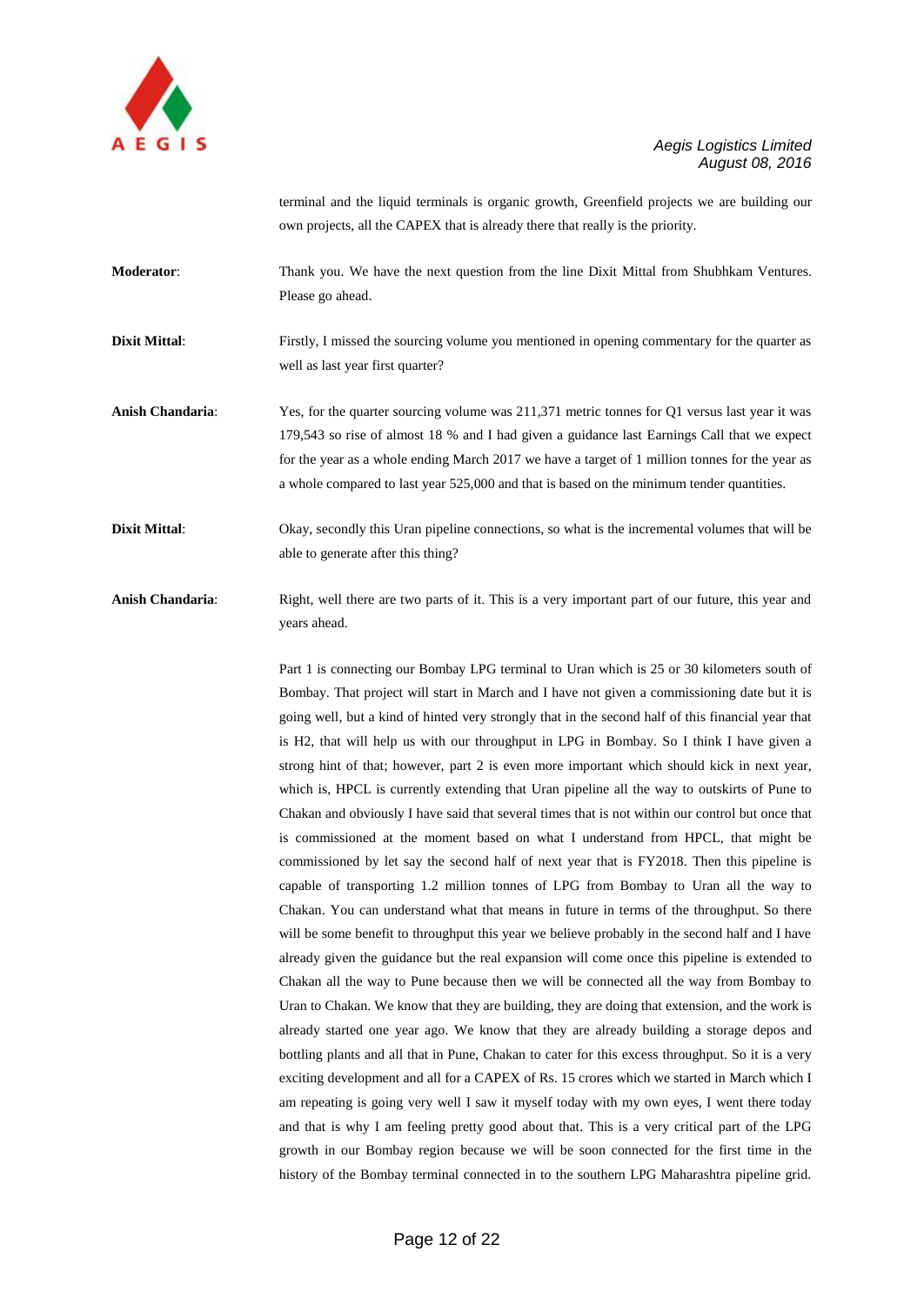

So we are very close to that. But I won"t say when it is yet commissioned because the work is not over.

**Dixit Mittal:** Okay, so this 15 crores CAPEX will give you further capacity expansion of around 1.2 million, right?

**Anish Chandaria**: Absolutely. Once they finished this extension to Chakan which, I think will be next year. But there will be Phase-1 and Phase-2 impact on Aegis.

**Dixit Mittal:** So you can cater to this whole demand of 1.2 million tonnes from your Mumbai terminal itself?

- **Anish Chandaria**: Plus there is road transport because remember that there will be 2 pipelines. One is this Uran to Chakan pipeline which is 1.2 million tonnes. There is already an existing pipeline which can do up to 250,000 to 300,000 tonnes the second pipeline which were doing today for last 12 years, Nagothane for Reliance, that is the second pipeline and the third will be road tanker movement from Bombay which, for example, today we are doing up to 200,000 tonnes throughput for IOC and our own retail distribution. So when you add it all up I said repeatedly that if you add up this Uran to Chakan pipeline, if you add up the road tanker movement and you add up the Nagothane pipelines I expect once the Chakan is ready that this terminal could go up to as much as 1.3to 1.5 million tonnes of throughput once all this is done. last year I believe we did something like a little over 700,000 tonnes in Bombay. This year I am projecting somewhere between 0.92 to 1 million tonnes will be done in Bombay and then there will be a further, it could capacity potential could go up to 1.5 million tonnes next year. So you can understand why this is so significant.
- **Dixit Mittal:** Right, and sir lastly this Haldia expansion you mention incremental capacity around 1.5 million tonnes. So what is the kind of visibility we have for the first year, what kind of utilization can we do? Will it come on line in 1<sup>st</sup> quarter next year?
- **Anish Chandaria**: Again I have already given this guidance, l will repeat it, which I said in March of this year we believe that around 50 % capacity utilization in the first year of our operation, which means out of 1.5 million tonnes we expect somewhere around 750,000 tonnes for year 1. So that is the major part of earnings growth next year that whatever throughput we are doing in Bombay and Pipavav we will add another up to 750,000 tonnes in Haldia next year. That is the big earnings growth plus there will be a higher rate over there in Haldia as compared to Bombay and Pipavav.

**Dixit Mittal:** Okay, Sir. Will we see similar jump in sourcing volume as well in next year?

**AnishChandaria**: That I am not predicting because we have not even started negotiations on sourcing to East Coast right now we are only sourcing mostly to West Coast. So it is too early to say but I think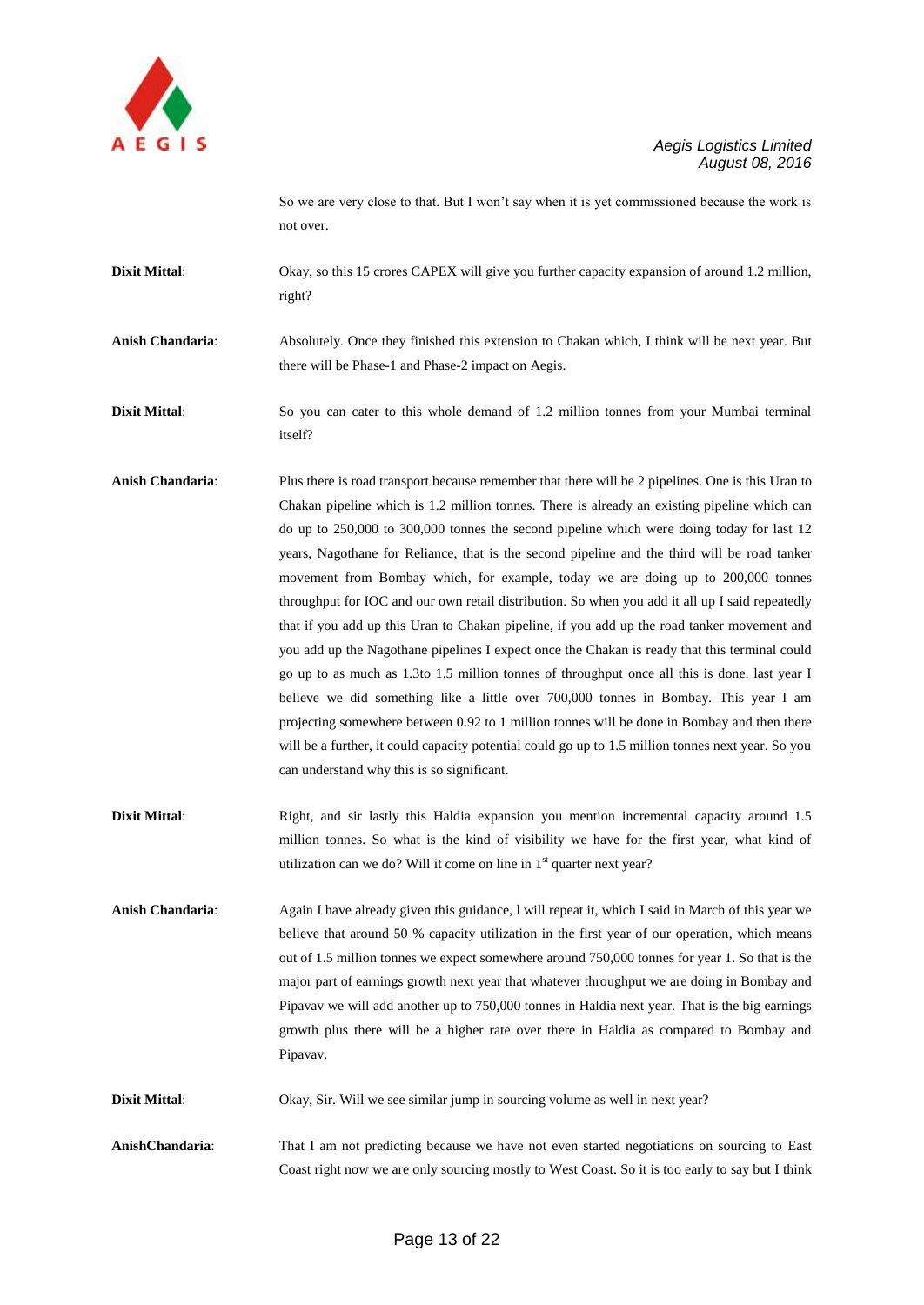

it will be logical that if there is going to be 750,000 tonnes of throughput in Haldia, at least some share, of that we would expect to get in for Aegis sourcing volumes. But I would not give a figure because we have not even tendered it and it has not come yet. So it is too early to say.

**Moderator:** Thank you. We have the next question is from the line Bhavin Gandhi from B&K Securities. Please go ahead.

**Bhavin Gandhi**: The first question is that you mentioned about the higher stake in Sealord containers. Could you just give us some guidance"s to what it would mean in terms of earnings uptick from Q2?

**AnishChandaria**: Yes, I mean very roughly for the year as a whole I think we calculate that if you take 91.39 % instead of 75 %, The incremental earnings per share for this year, that is FY2018 will be something like Rs. 0.2 to 0.25 a share, from instead of 75% cost variable consolidate 91.39% for the year as a whole so I am not doing it quarter-by-quarter but we expect something like that. Based on our forecast of revenues in earnings of Sealord this year FY2018 and taking 91.39 % instead of 75. So I hope that answers, that we expect a boost of 0.2 to 0.25 something like that in earnings per share for this year as a whole.

**Bhavin Gandhi**: Sure, that is quite clear. So the second part to my question is on the sourcing volume itself the margins would be similar to what you been guiding earlier \$4.5 kind of number?

**Anish Chandaria**: The margins for the sourcing volume we continue to maintain roughly the same figures.

- **Bhavin Gandhi:** Sure and thirdly just wanted to know reconfirm on the GST thing that you mentioned I thought the petroleum products including LPG has been kept out despite that you think there will be some positive rub off on our business?
- **Anish Chandaria**: That is why I said the details are essential because I know as much as you what are read in the newspapers. Sometimes I hear something about whether petroleum will be included, sometimes a hear it would not be, then which product and all that. So I do not know, that is why I said. But finally irrespective of whether GST is, what rate it is whether which product it is, generally speaking I expect more movement of chemicals, petrochemicals and probably petroleum as well at times goes on because more goods will be moved within India. So I cannot say more than that because it is only based on what I see in the newspapers. But I think it will mean more movement of goods, not only petroleum but chemical, petrochemicals; what tax rate each product will have and all that I do not know. But at least the cascading of effect will stop, taxes on tax on tax and I think that will mean more movement of goods.

**Moderator:** Thank you. We have the next question from the line of Aditya Gupta from Narnolia Securities. Please go ahead.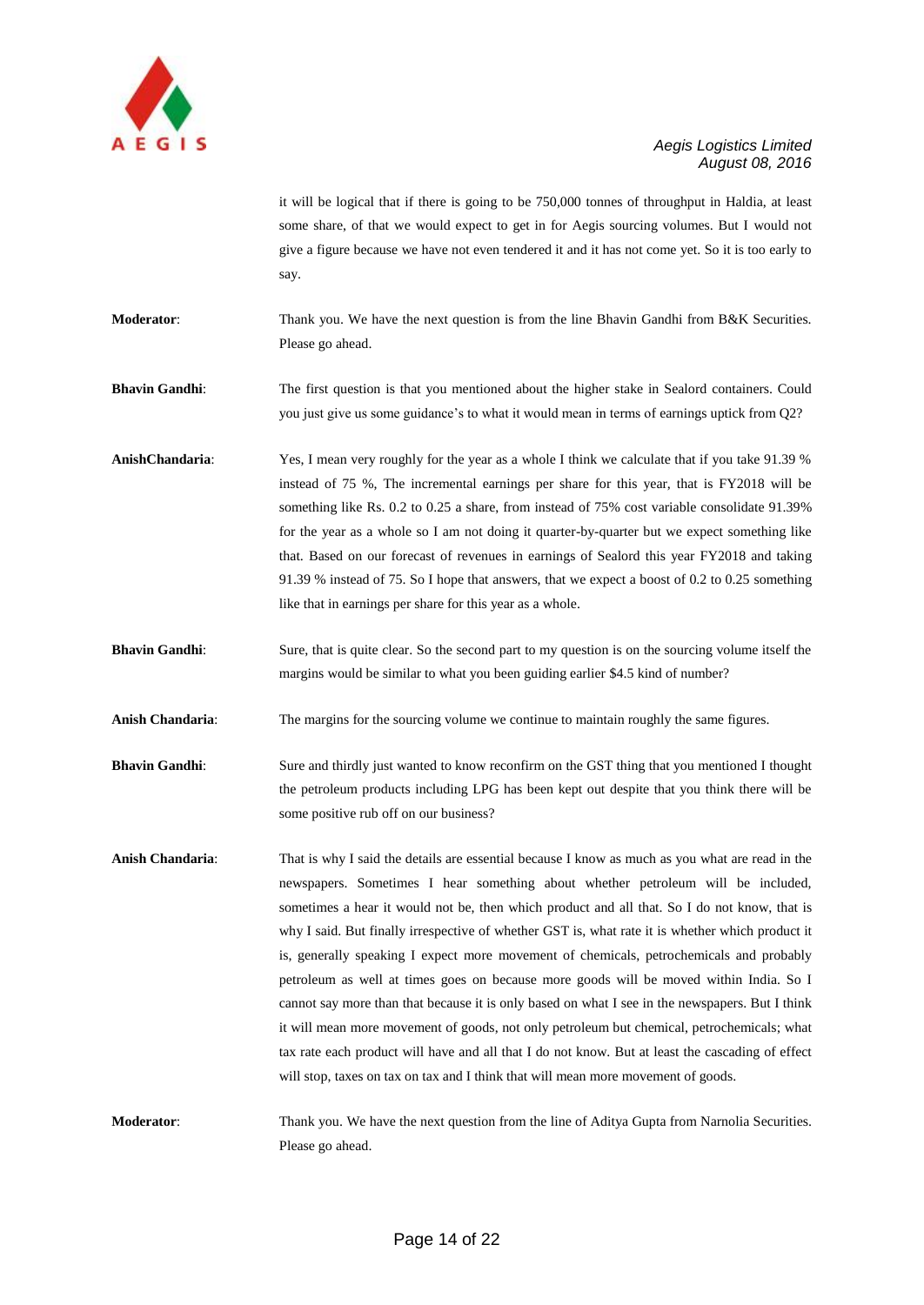

Aditya Gupta: Sir, can we are CAPEX guidance for second quarter of 2017?

**AnishChandaria**: Yes, I think there is no further CAPEX as except for what we have already declared for this year. We just had the Board meeting on Friday so I can just repeat that as of now, for the budget for this year is exactly what it was before, which means that we are still constructing the Haldia LPG project which out of Rs. 250 crores CAPEX that we have said around Rs. 150 crores will be incurred this year for the Haldia project, Rs. 15 crores in 8 inch Uran LPG pipeline will be incurred this year, out of Rs. 75 crores project for Kandla 100,000 kiloliters, I believe that this year after that how much will be incurred this year was around Rs. 50 crores will be incurred this year and a small project in Haldia of Rs. 15 crores for the liquid CAPEX guidance expansion bulk of that will be incurred this year. That is it, at the moment no further CAPEX except what was the earlier budget.

**Moderator:** Thank you. We have the next question from the line of Chirag Vekaria from Budhrani Finance. Please go ahead.

**ChiragVekaria:** Sir just wanted to understand, can you quantify this explosive opportunity in terms of some volume or realization?

**AnishChandaria**: I cannot today, I think I have been at length saying that it will be significant because if you talk potentially about millions of tonnes of bulk Petroleum, when I say millions I do not mean tens of thousands, that gives you an indication that will require storage in the Pipavav terminal where we have 120,000 kiloliters at any one time. So at a very least of course, this will take years to develop but at the very least we would want the bulk of that 120,000 kiloliters, we want that to be utilized in terms of petroleum plus of course whatever it will be an alcohol or chemicals. So that is the first is opportunity make sure that the Pipavav terminal is fully utilized but I think that gives you sense when I talk about the millions of tonnes of products that gives you a sense of the scale of the opportunity and by the way that is only one refinery which we are talking about, there are other refineries in central India as well as in the northern India. So we have to make those deals happen but we can only make those deals happen once we can offer them the connectivity with the rail. So the first thing is the scale of the opportunities in Pipavav was fully operational or fully utilized in terms of 120,000 kiloliters which multiplied by let say, Rs. 170 to Rs. 180 KL per month multiplied an EBITDA rate of 85 %. As we have said repeatedly we could expect around Rs. 20 crores of revenues per year which means roughly around Rs. 15 to Rs. 16 crores of EBITDA. So that would at least be the first stage in terms of Pipavav that will give you some sense of what we are talking. If we are able to do more deals and if we really do those millions of tonnes then obviously we can come for in Phase-2 which could be another 120,000.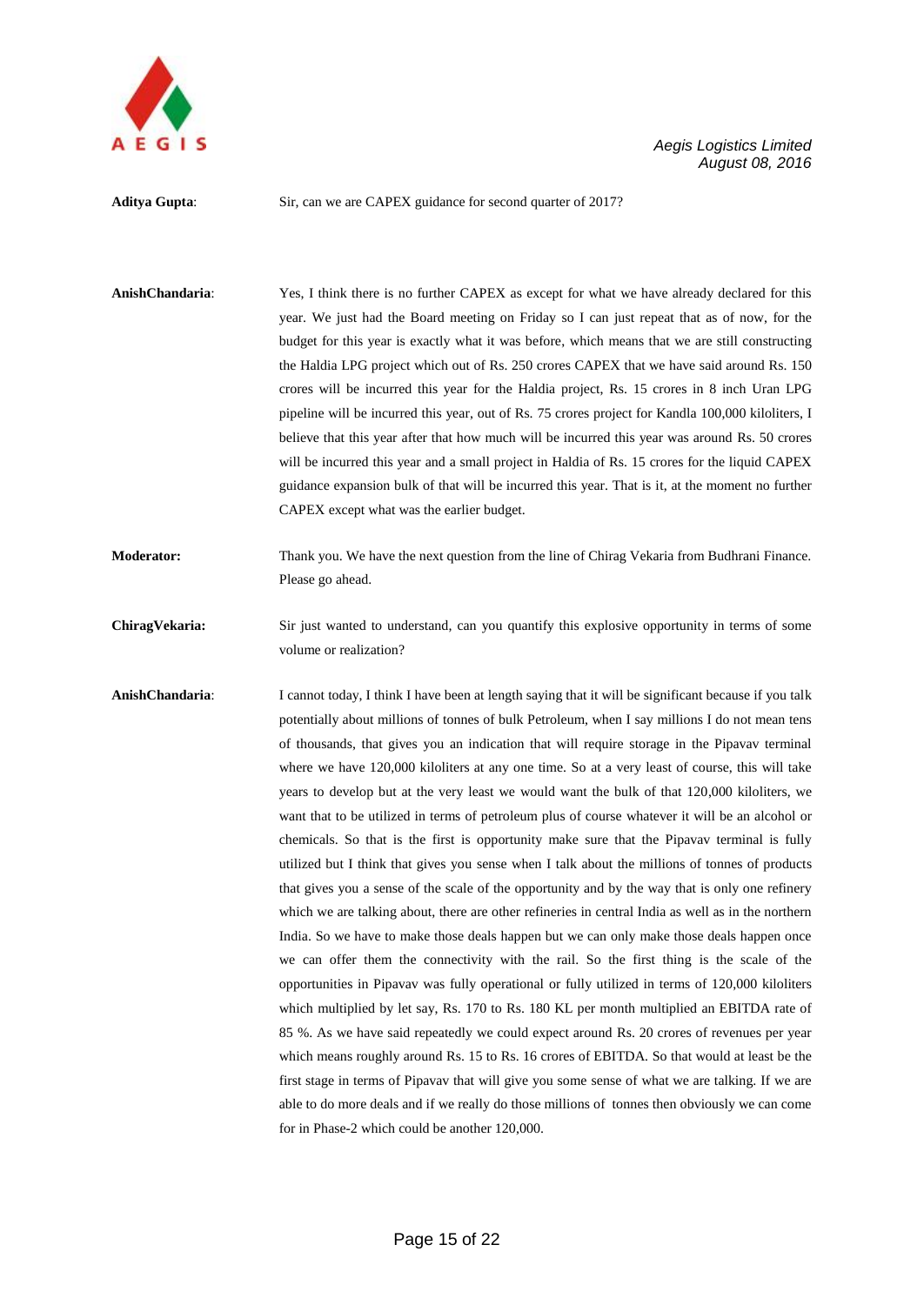

**ChiragVekaria:** That was our next question. You said you get this explosive permission you will be announcing this the next Phase-3 and 4?

**AnishChandaria**: So I think right now first thing is let us get the utilization rate for the first 120,000 up. Once we are cleared on that, then we can start talking about the next CAPEX for the balance 224,000 kiloliters, but it has only been one or two months, since the explosives permission. So by each phase if it is 120,000 tonnes can be another Rs. 20 crores of revenues. So first let us get Pipavav fully utilized then we can come forward and you can ask me if we are able to achieve, that then you can ask me that when I will introduce the second phase and that second phase probably the CAPEX again repeat what we said it would might be only as much of Rs. 60 crores, but then we no point spending Rs. 60 crores until we get the first phase fully utilized which is not there today.

**Moderator**: Thank you. We have the next question from the line of Dhruv Bhatia from AUM Fund Advisors. Please go ahead.

- **Dhruv Bhatia:** Hi Sir, my first question was that I went through your annual report of FY 2016 and when I see the pie breakup of the EBITDA, just on that the sourcing EBITDA as you keep mentioning of \$4 to \$4.5 so around \$7.8 and for terminalling you speak about Rs. 650-700 per metric tonne it is coming to now Rs. 600 and distribution of almost (+Rs. 7,000) per metric tonne. So how do we go forward projecting these numbers because for some reason for FY2016 are \$8 it seems very high compared to \$4 that you keep mentioning?
- **Anish Chandaria**: As far as last year is concerned, on average we would maintain around \$4 per tonne on the sourcing which I do not change, because that actually the way we are doing and do not forget this is also we have to deduct minority interest of Itochu, that means actually 40% of that earnings ultimately goes to Itochu, so you should look at the what actually comes to Aegis because 40% will get deducted for Itochu"s earnings and only 60% of Aegis sourcing volumes will come. Do not forget that last year there may have been some extra spot deals but generally speaking those are one-offs which we may have done where we have made some greater margins. But I think for modeling purpose you should normally maintain around \$4 multiplied by the sourcing volumes I gave say for example which this year is one million tonnes multiplied by \$4, I mean \$4 million and you can see what it means quarter-by-quarter but I think we at least we will see that**.** I cannot predict if there some spot deals which happen oneoffs, but you cannot really model those. They either happen or they do not and in sometimes the oil companies has a desperation that they need some spot cargo we might make some greater profit. But generally speaking, \$4 per tonnes is correct.

On the throughput volumes, the fact is that I mention around Rs. 700 per tonne to Rs. 1000 a tonne that is the revenue rate. You remember that for EBITDA purpose you have to take roughly 85% to 90 % depending on whether there is in Bombay or Pipavav. So that comes to probably the rate that you are quoting of Rs. 600 or Rs. 650 or something like that. So that is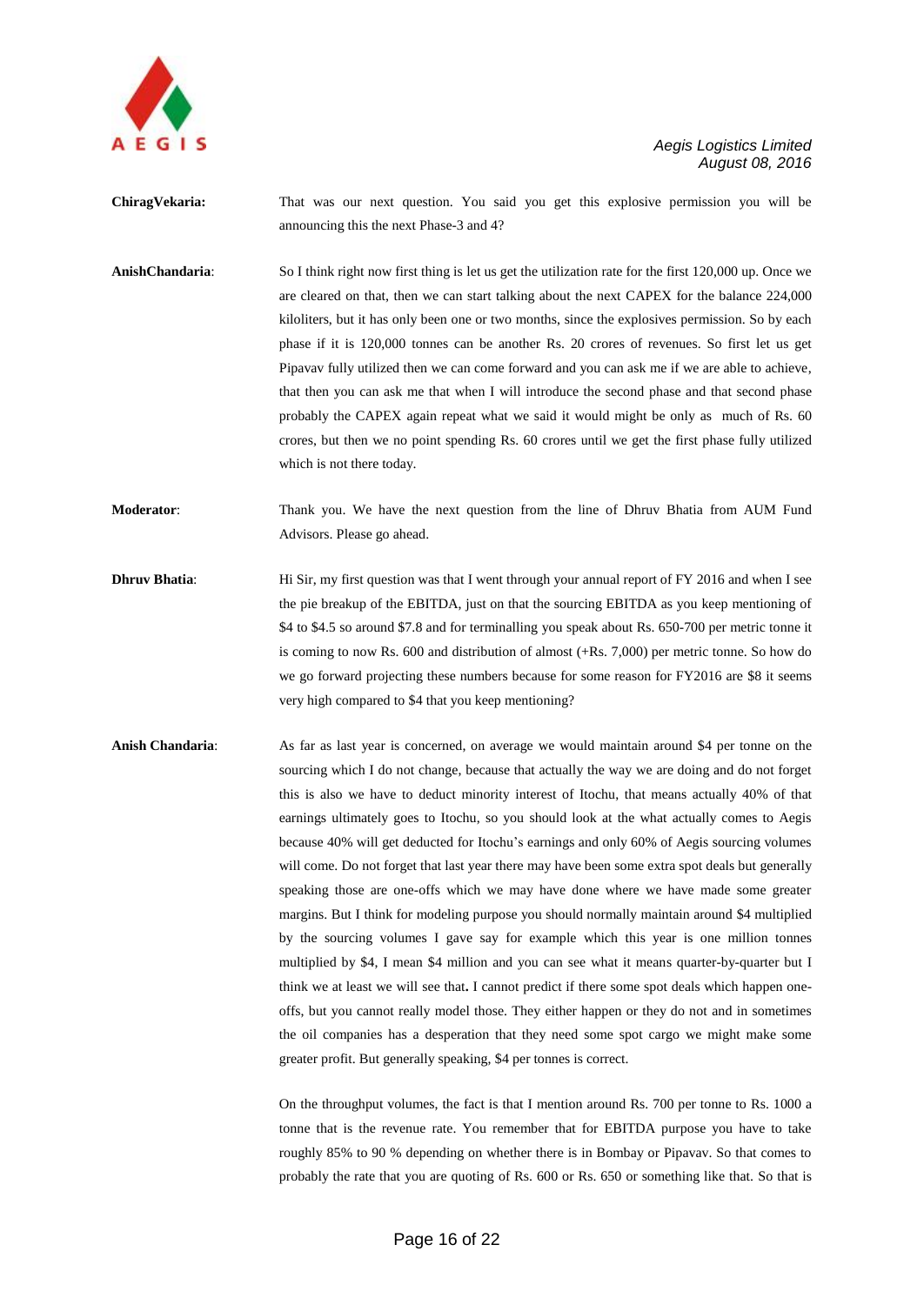

about right. So remember revenues one thing but the EBITDA is 85% or 90 % of that revenue rate of between 700-1000. One good news is that if more revenue we make in Bombay overtime by the way of Uran pipeline we will probably make a greater margin because there will be additional pipeline revenues as well. But anyway let us see when that happens I will let you know**.**

**Dhruv Bhatia**: All right and so what about distribution I mean what leads to Rs. 7000 per tons per EBITDA?

- **Anish Chandaria**: So you remember that generally speaking, I talked about Autogas being the higher margin and generally I have been maintaining that Autogas is around Rs. 6,000-7,000 a tonne and I said that bulk industrial sales and the packed commercial is around Rs. 3,000 a tonne. Now actually it does so happen if you look at last year"s data, I am glad that you have done the homework on the annual report. Actually last year we made greatest margin on the Autogas which means the weighted average ended being Rs. 7,000 a tonne. So that means Autogas has been even more profitable than the Rs. 6,000-7,000 a tonne that I mentioned last year and by the way I can say that continues to be the case right now even in Q1. So normally the way the pricing is done, they related to petrol, that is around 40% cheaper than petrol. I think petrol today is around Rs. 63. We are pricing our Autogas around Rs. 38 on average per litre something like that, but it just so happens that the price of LPG has collapsed so much in the last year that we have had even better margin than expected. That still remains today. So that is the reason why you are right. Your calculation is actually correct that the weighted average for our retail distribution was around at the same figure actually, it was around Rs. 7000 a tonne, not probably 4500 or something like that because of Autogas actually had a better margin. But the margin in the commercial and industrial were about the same. But Autogas was higher margin than what we had expected.
- **Dhruv Bhatia:** Is it right to say that for FY16 the LPG volumes from Pipavav was higher than Mumbai which led to a fall in EBITDA per metric tonnes for FY16 over FY15?
- **Anish Chandaria**: No, that is not correct. I think I said in the last Earnings Call that the throughput volume last year in Bombay were around over 700,000 tonnes and Pipavav was around 250,000 tonnes LPG throughput volume that was last year which total up to around a million tonnes. So Bombay is much higher than Pipavav obviously because of massive facility and this year I just told you that we are going to connect that 8 inch LPG pipeline, so definitely Bombay will be higher than Pipavav, but when you add the two together I said that we expect to target around 1.4 million tonnes between Bombay and Pipavav, that means somewhere between 0.09-1 million tonnes in Mumbai and around 300,000-400,000 tonnes for something like that in Pipavav. So I think that gives you the answer.

**Dhruv Bhatia:** So you mentioned about Mumbai commercial deal for a liquid terminal, what I understand is that your utilization at the Mumbai liquid division is almost around 120-130 odd percent and as mentioned in the earlier calls that this was the peak utilization. So could you just talk us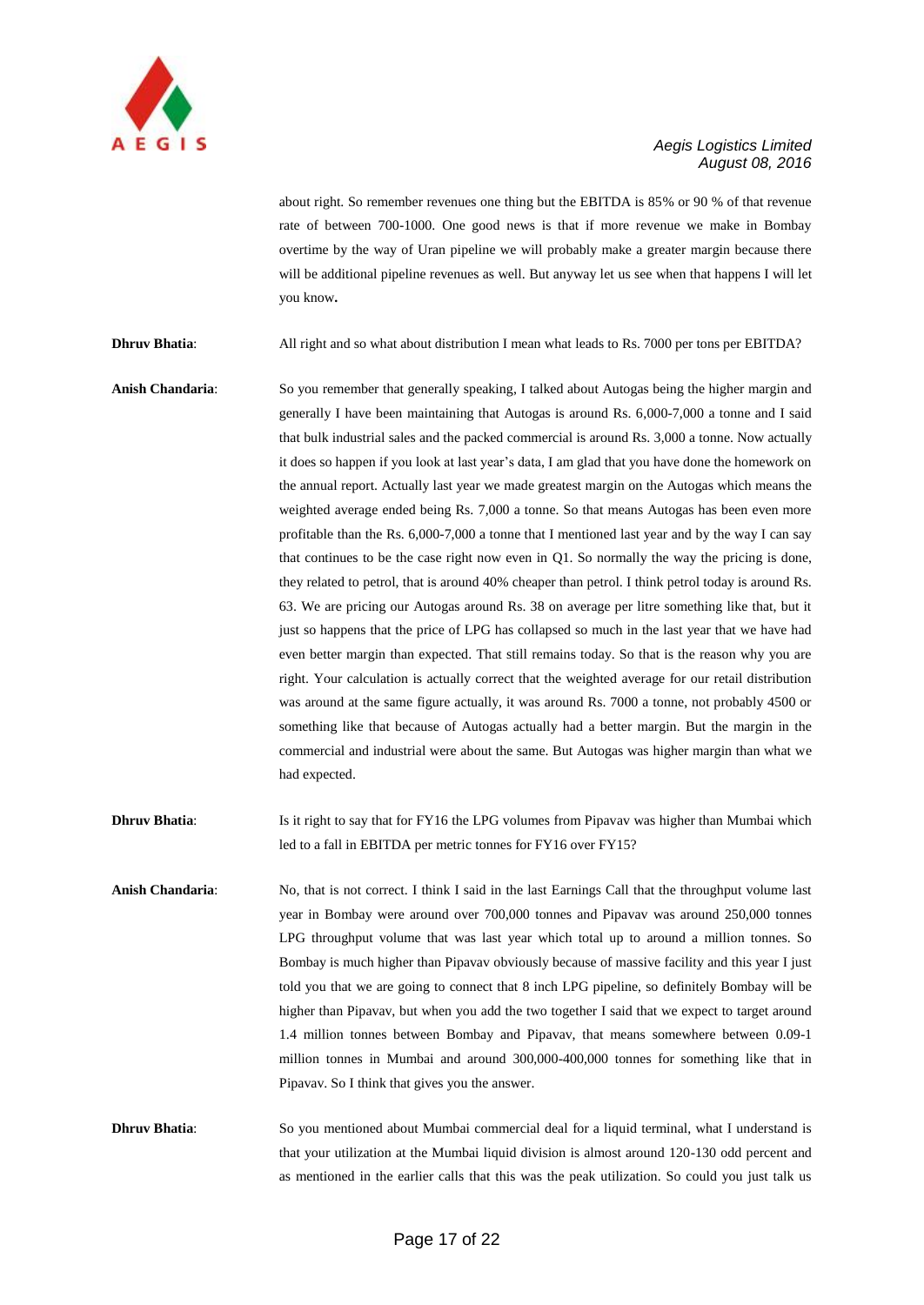

through about this commercial deal that you are talking about? Is this something incremental over and above what your utilization is currently?

Anish Chandaria: It is an excellent question and I am glad you spotted it. You were obviously listening very closely. So the short answer is yes but we are working on it, I am not going to reveal it but we are very confident and when it happens we will report it, but Bombay has always been the case, for those of you who have been following Aegis for a long time we have been offering to get what we call 100%-120% capitalization for years in Bombay. So the question is always in Bombay that we cannot build any more storage there, how can we squeeze more revenues out of these assets and it has all to do and I want it too, much more, when we talk about the commercial deals, it has all to do with more throughput in Bombay. Just as I talk about more LPG throughput, I am talking about more liquid throughput. I would not say anything more but you can start to get what we are talking about in terms of how to squeeze out more liquid revenues in Bombay even though we have no more tank. So that is exactly what we are working on and I would not have mentioned it unless I was convinced that something is close to resolution. That does not mean it to be announced today we are working on something and most likely it will happen.

- **Dhruv Bhatia:** Sure. My other question was you mentioned that because of lower volumes from Pipavav for liquid division your revenues were lower, could you just tell us, just a ballpark of how the utilization were the other liquid division, other capacities that you have?
- **Anish Chandaria**: I said in my presentation. We were full in Bombay, we are full in Haldia and we are full in Kochi. So everywhere else it is full. In fact, we need to build more in Haldia. We cannot build and are doing that, we are building another 25,000 KL as demand is booming over there. That I see for chemicals and petrochemicals and Bitumen, there is a lot of road building over there. So in other words there is 25,000 KL that we are building in Haldia, the new capacity is already presold. Yes, Mumbai I think I do not need to explain, I just explained it and Kochi we choose to be a bit of a laggard a few years ago, is now also full and in fact I just hinted that it is because of more storage with Essar and Reliance product like kerosene and product like diesel and motor spirits, petrol they want more. So everywhere it is full, the only one left is Pipavav which I have explained extensively that, just like those other places we need to have more bulk petroleum to make it full as well. That is the only way we can boost revenue and then next year we have Kandla 100,000 KL coming which we have made excellent progress with the project. That is the way we will start boosting the revenues and then as I said the Bombay team commercial deals to increase more throughput to boost revenues. That is our plan for the liquid division.

**Dhruv Bhatia:** The less we do, is there an expansion, any plans for new Mangalore that you were talking about earlier?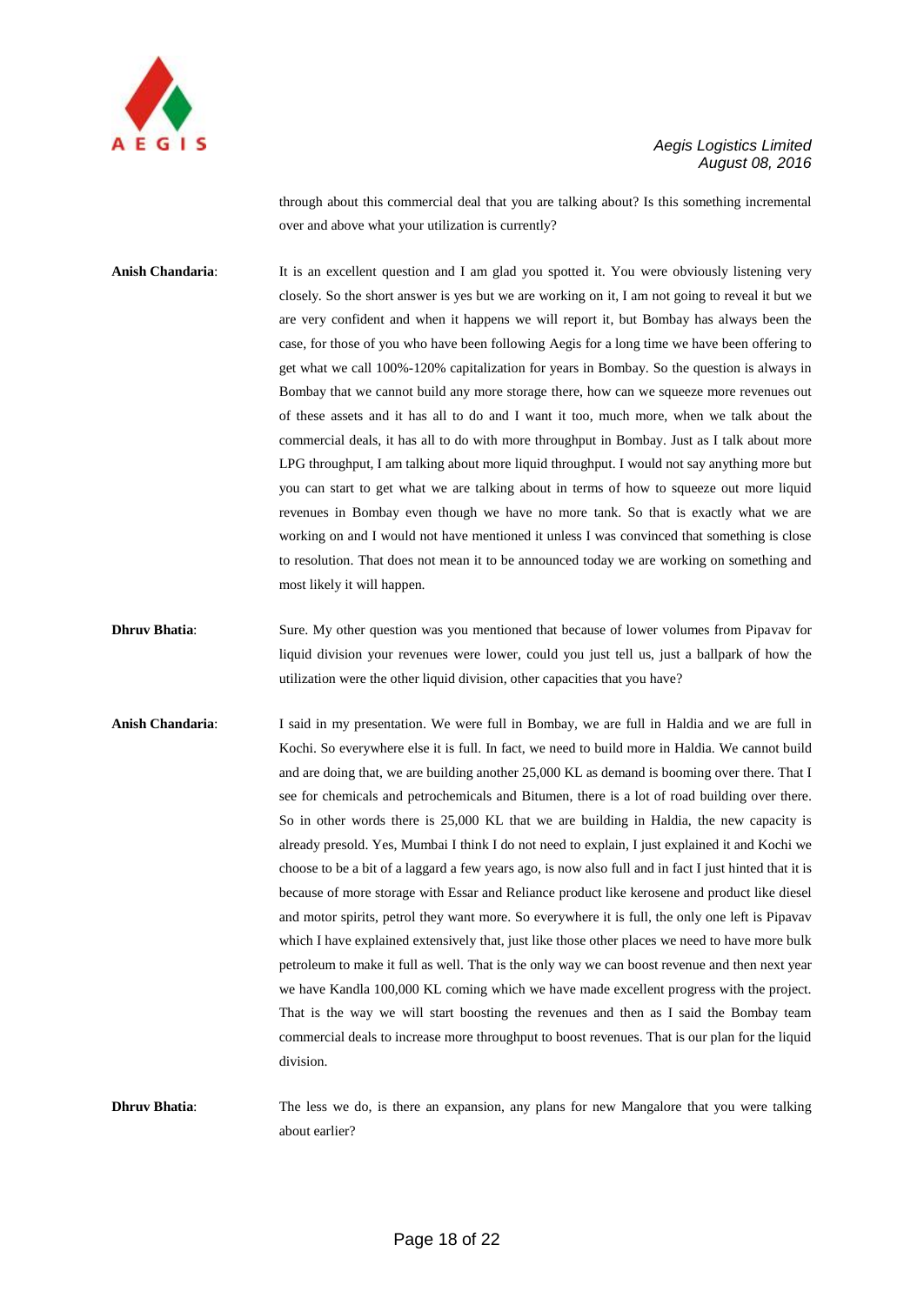

- **Anish Chandaria**: Again excellent question. Nothing to announce today but yes we have 3 acres of land there. We have nothing to announce today but our project people are working on the configuration on the environmental permit which we do not have today as well as our marketing people are already lining up there but we are, let us see, nothing to announce today but I think we will be coming for soon with an expansion of liquid in Mangalore that I can say, if not today but it is going to come. So these are all examples of how our liquid business is expanding. Yes, Q1 because of Pipavav was soft we did not expand revenues but I just described it at very length that how we are going to expand in all our terminals including Pipavav but yes in future also in Mangalore and next year in Kandla.
- **Dhruv Bhatia:** For the full year you were saying about doubling or sourcing volumes from 500,000 to a million. So the  $1<sup>st</sup>$  quarter you have done a growth of 18% which means for the next 9 months you have to grow at a much faster pace than the growth to achieve to doubling of volumes?
- **Anish Chandaria**: You are absolutely right and why I said repeatedly and it remains that for the standard contract which we have over there, so normally we see this every year, it is not a nice smooth thing that every single month is exactly at that run rate but at the moment there are some seasonal effects to the second half, but at the moment that is at per day minimum quantity in those contracts, so we think that they will live up to those figures of million tonnes.
- **Dhruv Bhatia:** Sir my last question is just on accounting, what is the reason of you reporting a normalized EBITDA over, because it confuses the working for us because it is the Forex hedging cost which is a recurring cost rather than a one-off type of item?
- **Anish Chandaria**: Yes, that I think we will have to look at that for historical reasons when we used to have greater hedging cost that is why we called it normalize EBITDA. Maybe we will have to look at that again because now since Aegis Group International is invoicing directly in US dollars it has come down to almost insignificantly, small hedging cost is only on our own of retail distribution of LPG I think the run rate is something like Rs. 1 crore per quarter or even less. So it is hardly anything. So I would almost ignore it. May be will have to talk to our Investor Relations if I maybe if we can now rename it as EBITDA instead of calling it normalized EBITDA, but that was for historical reasons when we had rupee invoicing but now bulk of it is now done in dollars, so there is no hedging cost at all.
- **Dhruv Bhatia:** But sir there still is a difference between the normalized EBITDA of Rs. 56.5 crores versus Rs. 47 crores reported for your requirement, it Rs. 9 crores of difference is still there, so…?
- **Murad Moledina:** You know the hedging cost as per the accounting standards are reported in other expenses where as we treated as part of finance cost, that is the reason it has carved out.
- **Dhruv Bhatia:** So can we, is it safe to say that Rs. 8-9 crores was the cost this quarter for hedging?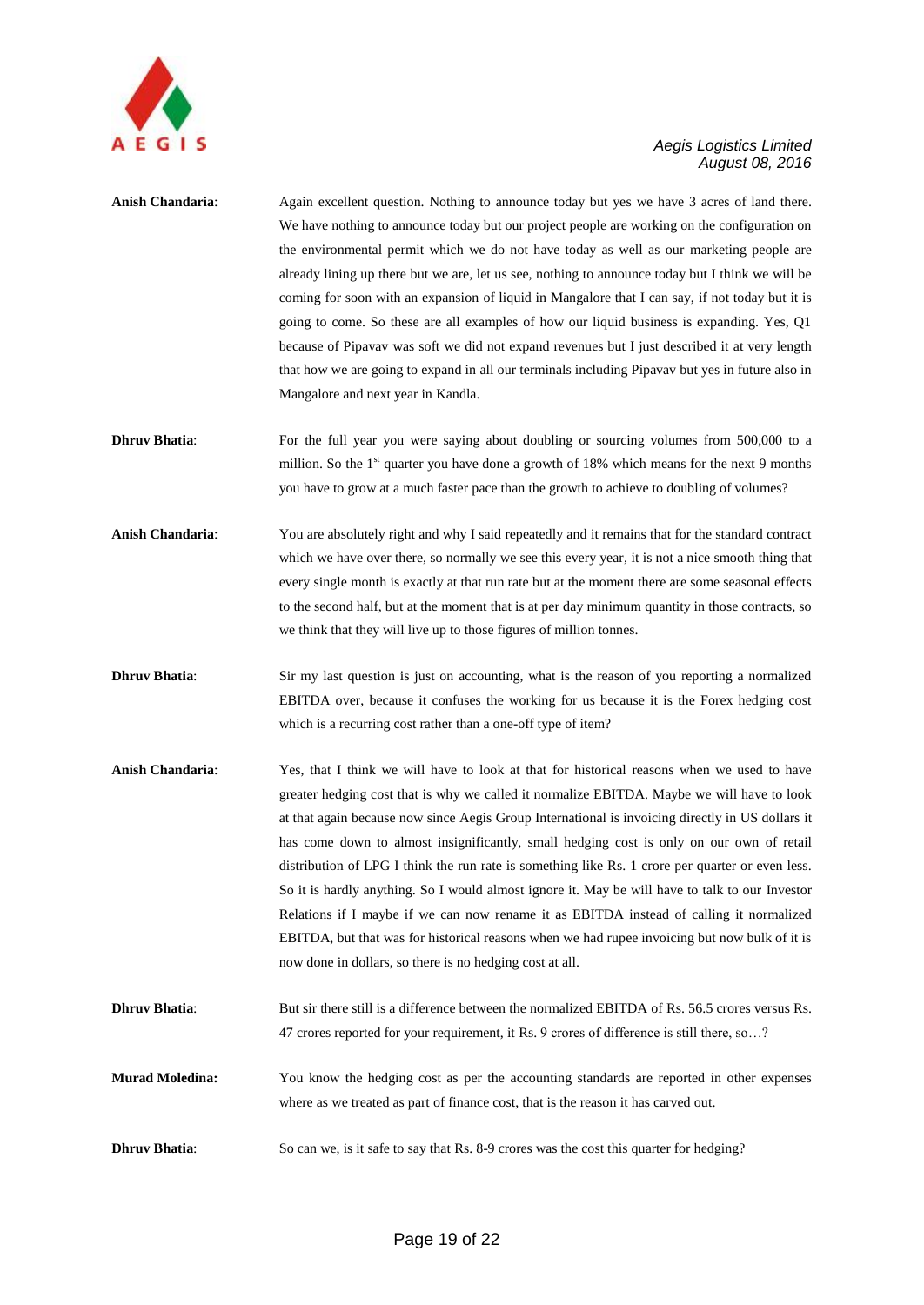

- **Anish Chanderia:** No, the hedging cost as I said is down to one crore per quarter. The rest would be other finance cost.
- **Murad Moledina**: Depreciation because you might be comparing this segment profits which is EBIT and not EBITDA.
- **Dhruv Bhatia:** Sir I am looking at absolute EBITDA numbers, you have a revenue of Rs.740 crores and an EBITDA according to me or Rs. 47 crores, based on the numbers released on the exchange?
- **Murad Moledina:** You are not counting for third division which is called corporate which is unallocable corporate overheads. So these are HO expenses which historically we have been treating it as separately. If you see at the end there are 3 segments, the liquid, gas, and corporate. So that Rs. 6 crores out of Rs. 8 crores is unallocable expenses and Rs. 2 crores is the hedging cost. To get us into Rs. 8 crores we carve it out and show it as part of finance and not part of business.
- **Moderator:** Thank you. The next is from the line of Pritesh Chheda from lucky investment managers. Please go ahead.
- **Pritesh Chheda:** Yes sir, one clarification from the initial comments that you made, hypothetically if you assume that the Mumbai Uran pipeline does not come, then are there any throughput drivers at Mumbai or the Mumbai throughput increase is only subject to the moment-Uran pipeline?
- **Anish Chandaria**: No. Even if the pipeline does not come there are other factors which are leading to a greater throughput in Bombay anyway one of which is Indian Oil which obviously last year we did not have as a customer. So this year they are for example accounting for 200,000 tonnes of extra growth for the year as a whole. I think they only started in Q4 for last year. So that irrespective of the LPG part and now will have the full year of Indian Oil coming in Bombay. So that is one factor, second factor is….
- **Pritesh Chheda:** So your asset needs to sweat that much more. Is it possible?
- **Anish Chandaria**: Yes, absolutely possible. I think I discussed this with you face-to-face. But let me say it again for others as well as you. We were always told that this terminal in Bombay cannot do more than 0.5 million tonne for so many years, for what they have done in order to cater for this extra throughput of not only Indian Oil but also the extra throughput that is going to come through this Uran 8-inch LPG pipeline, is debottlenecking exercise in simple terms and not to go into too much details. What our engineers have done is put bigger capacity in tank pump inside these storage tanks. Not only the one that we have now but as part of this Uran project we have ordered a greater capacity in-tank pump. Secondly we have laid new internal pipelines from the storage tanks into the loading base, so that we can evacuate through the road tankers separately, so it is not only the in-tank pump but all that. So the combination of all these means that not only are we able to do today without even the LPG pipeline which is definitely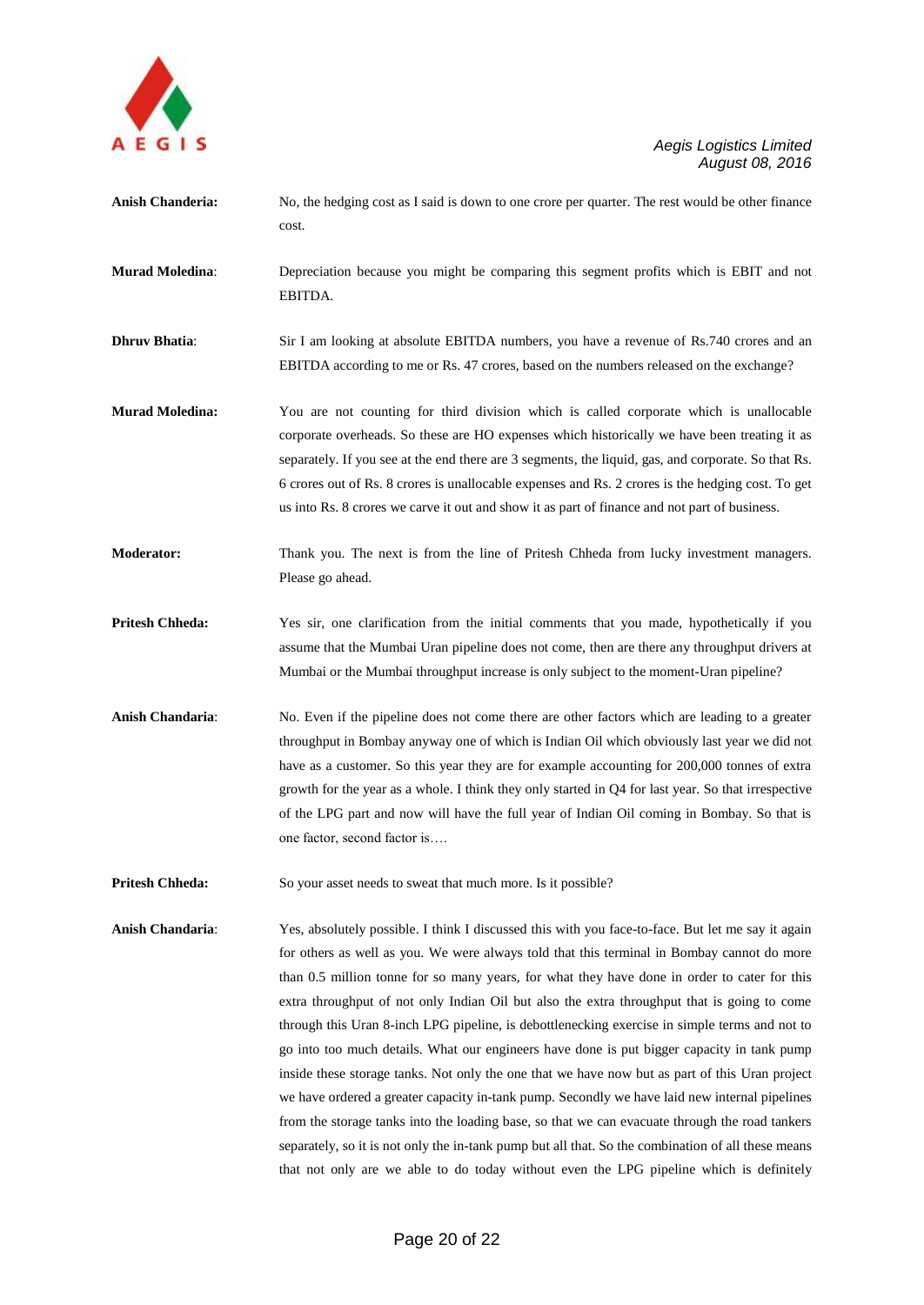

coming, more road tanker throughput for Indian Oil, but once this 8 inch line is done on which we are working hard on is going to come this year. So the combination of greatest throughput of Indian Oil plus this LPG 8 inch line to Uran which will this year, which will next year we extend hopefully to Chakan is going to mean potentially going from last year something like 750,000 tonnes of throughput in Bombay to this year somewhere between 0.9 to 1 million tonnes in Bombay alone and next year if and when HPCL complete this Chakan thing it can go as high as 1.5 million tonnes potential throughput next year because of this extension. So I think I hope that answers.

**Pritesh Chheda:** So Bombay itself is the Uran-Chakan pipeline also gets completed?

**Anish Chandaria**: Yes, can be as much as the potential, I am not giving a sales forecast yet, but potential throughput could go up to 1.5 million tonnes in Bombay because not only this Uran-Chakan pipeline but also there is the second pipeline to Nagothane million tonnes and then there is the road transports. So in total if you added two I am saying that we potential could do about 1.5 million tonnes in Bombay.

- **Pritesh Chheda:** As the opportunity, so currently in Pipavav we are doing 300,000 and the opportunity in Haldia is 1.5?
- **Anish Chandaria**: Yes.
- **Pritesh Chheda:** So then totally it become 3.3?
- **Anish Chandaria**: Correct.
- **Pritesh Chheda:** And your comments on the liquid side you mentioned that what is reported in the current quarter is what is sustainable?

Anish Chandaria: For now until some of these things kick in, the new things we are working on.

**Pritesh Chheda:** Until something kicks in Pipavav?

**Anish Chandaria**: No, I said 3 things. I said Pipavav kicks in which is very important about the petroleum, second is the Haldia new capacity of 25,000 KL which is fully sold, which we expect to kick in from Q4 of this year and finally there are some other commercial deals we are working on in Bombay which I just explained at length which I am not giving the details. So all of those 3 things should have some impact, this year and next.

**Pritesh Chheda:** Just a follow up here, in LPG was there a OoO drop in volumes and if it is so why, is it the nature of the business?